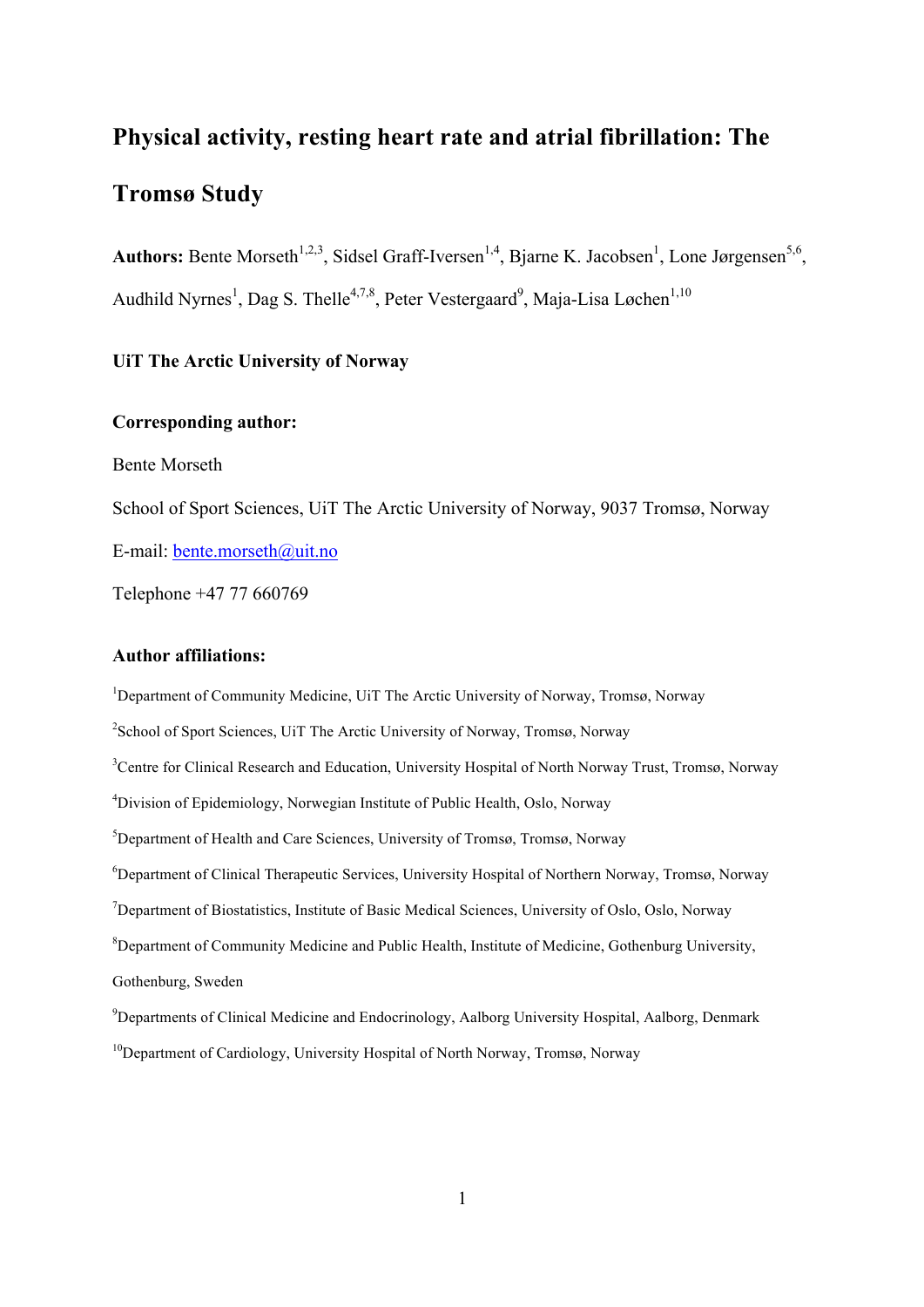#### **Abstract**

*Aims:* The objective was to examine the association of physical activity and resting heart rate (RHR) with hospital-diagnosed atrial fibrillation (AF) in a Norwegian cohort.

*Methods and Results:* This prospective study included 20 484 adults (50.3% men) who participated in the third Tromsø Study survey in 1986-1987. At baseline, physical activity was assessed by a validated questionnaire, and RHR was objectively measured. Participants were followed from baseline through 2010 with respect to incident cases of hospitaldiagnosed AF documented on an electrocardiogram. During a mean follow-up period of 20 years (409 045 person-years), 750 participants (70.5% men) were diagnosed with AF. Compared with the low physical activity group, moderately active individuals had a 19% lower risk of any AF (adjusted HR 0.81, 95% CI 0.68-0.97), whereas highly active had similar risk of AF. Vigorously active individuals showed a non-significantly higher risk of AF (adjusted HR 1.37, 95% CI 0.77-2.43). Risk of AF increased with decreasing RHR (adjusted HR 0.92, 95% CI 0.86-0.98 for each 10 beats/minutes increase in RHR), and RHR  $\leq$ 50 beats/minute was a risk factor for AF (P $\leq$ 0.05).

*Conclusion:* In this prospective cohort study, leisure time physical activity was associated with AF in a J-shaped pattern. Moderate physical activity was associated with a reduced risk of AF, whereas higher activity levels attenuated the benefits of moderate activity. Low RHR was a risk factor for AF. Our results support the hypothesis that moderate and vigorous physical activity may affect AF risk via different pathophysiological mechanisms.

**Keywords:** Exercise; Physical activity; Atrial fibrillation; Resting heart rate; Arrhythmia;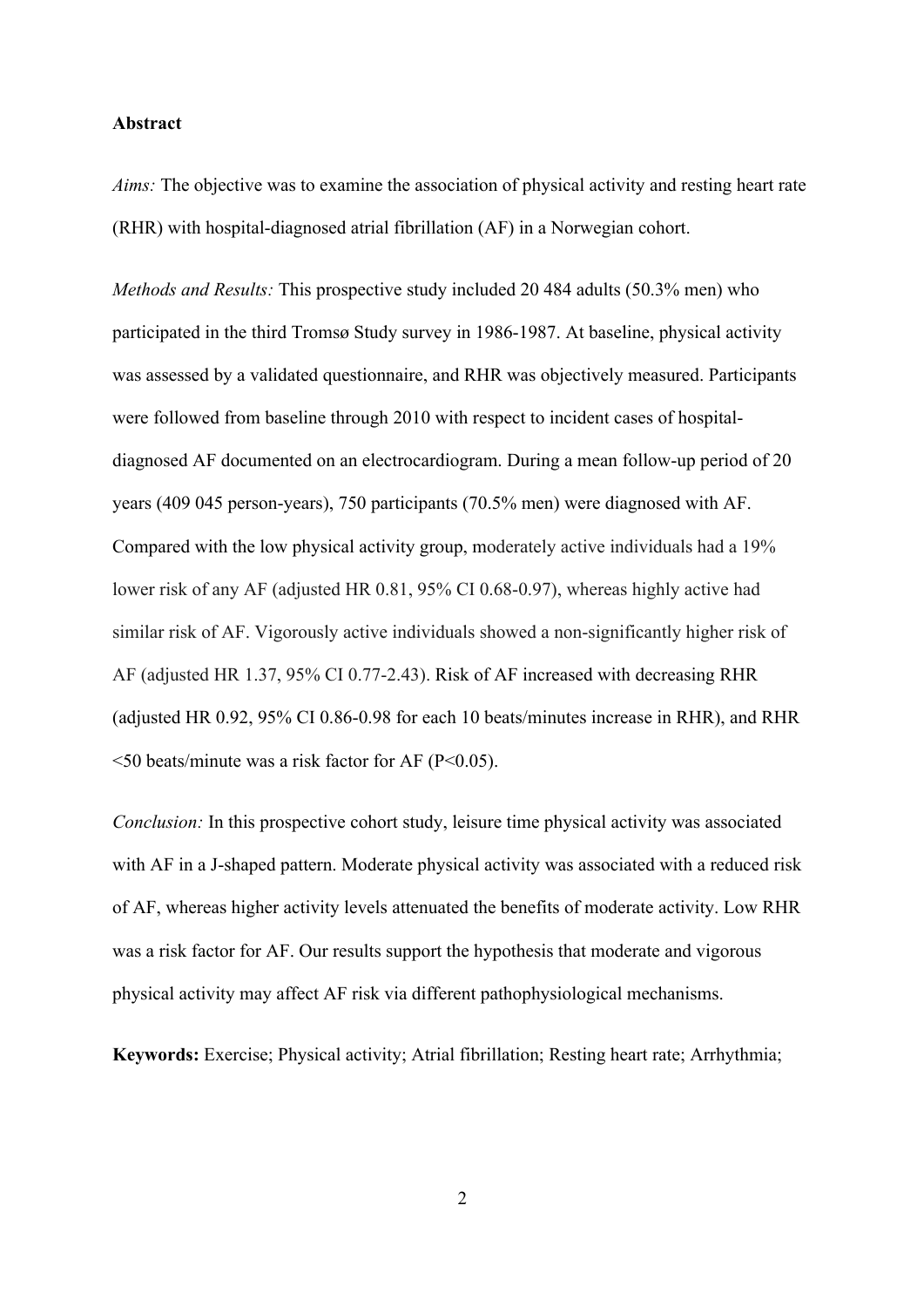#### **Introduction**

Atrial fibrillation (AF) is a cardiac arrhythmia with a prevalence of 0.5-1% at age 40-50 years, increasing to 5-15% at age 70-80 years.<sup>1</sup> Typically, AF progresses from short, infrequent to longer, more frequent episodes, and eventually, the patient may develop permanent  $AF<sup>1</sup>$  AF is most commonly associated with cardiovascular disease or other medical conditions, but may also occur in individuals without any underlying medical conditions,<sup>1</sup> and factors such as alcohol consumption and endurance training have been linked to development of AF.<sup>2</sup>

In recent decades, studies have demonstrated high prevalences of AF in male endurance athletes. 2-7 However, these studies are mainly conducted among men with a history of sport practice and demanding competitions at rather high level. Only recently, studies embracing a wider range of physical activity have addressed the issue, and the findings vary from increased risk<sup>8, 9</sup> or a gradually decreasing risk of AF with increasing physical activity level,  $^{10-13}$  to a U-shaped relationship between physical activity and risk of AF.  $^{14, 15}$  Very few studies have examined risk of AF in relation to occupational activity.<sup>16</sup>

Therefore, we aimed to examine the associations between leisure time and occupational physical activity, resting heart rate (RHR), and hospital-diagnosed AF in a community-based cohort of Norwegian men and women.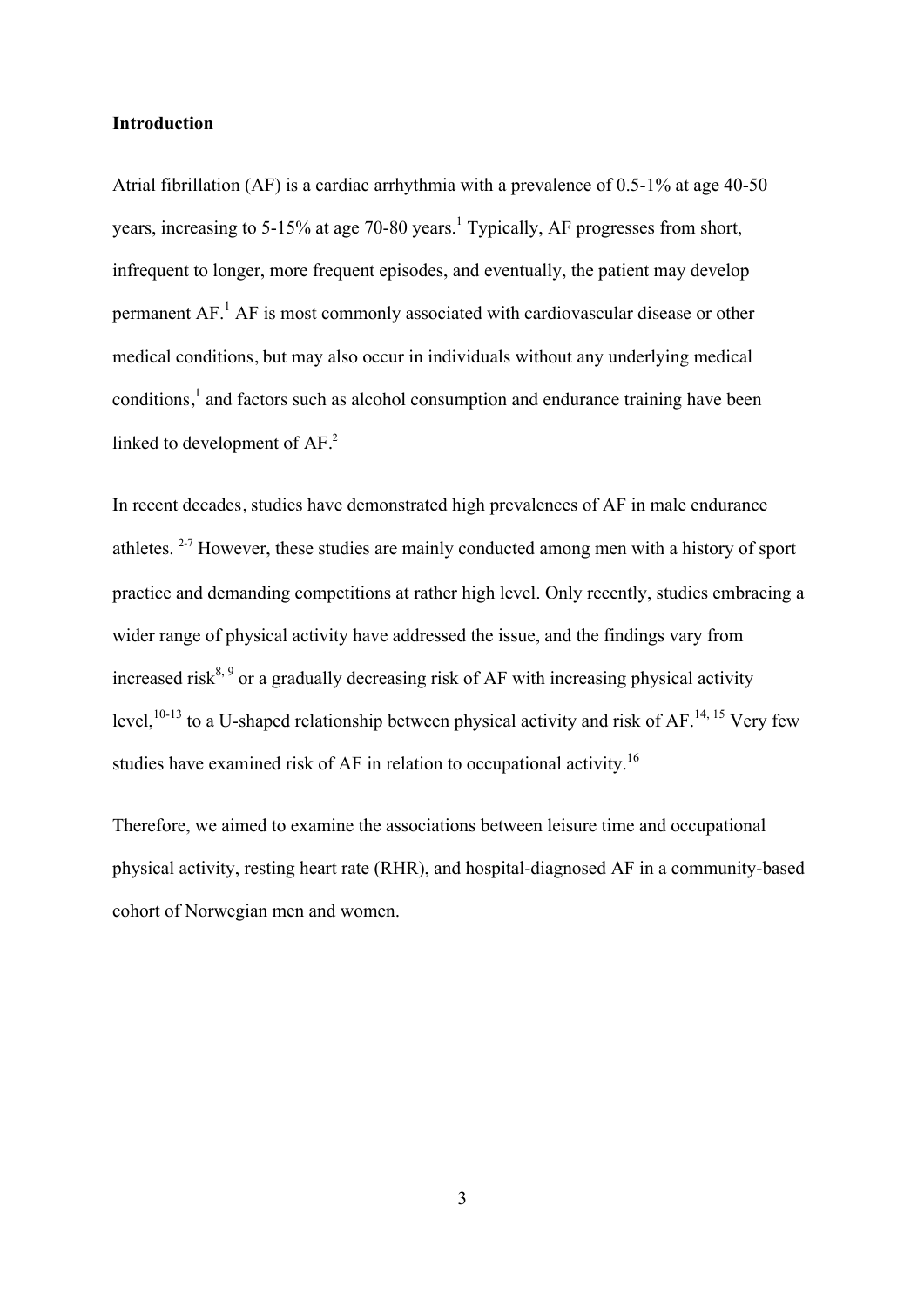#### **Methods**

## *Study population*

The Tromsø Study is a prospective, community-based cohort study with repeated surveys, conducted in the municipality of Tromsø, Norway. The study is described in detail elsewhere.<sup>17</sup> The present study consists of participants from the survey in 1986-1987 (Tromsø 3), which comprised 21 733 men and women aged 12-67 years (participation rate 75%). Follow-up data on AF was derived from medical hospital records at the University Hospital of North Norway, by linking the participants to the hospital's diagnosis registry using their national 11-digit identification number.

Participants who also had reported physical activity level 7 years prior to Tromsø 3 (data from the second Tromsø Study in 1979-1980) were included in a subcohort in order to study AF in relation to change in physical activity.

The Tromsø Study has been approved by the Norwegian Data Inspectorate and recommended by the Regional Committee of Research Ethics. Participants were informed that data would be treated in strict confidence.

## *Analytical sample*

After excluding participants younger than 20 years (n=1054), participants with missing baseline data ( $n=83$ ), AF diagnosed prior to baseline ( $n=25$ ), migrating during the study  $(n=35)$  or before participating in the baseline examination  $(n=52)$ , the present study includes 20 484 men and women (Figure 1). Of these, 12 121 persons also participated in the second Tromsø Study survey in 1979-80, generating a subcohort with two assessments of physical activity.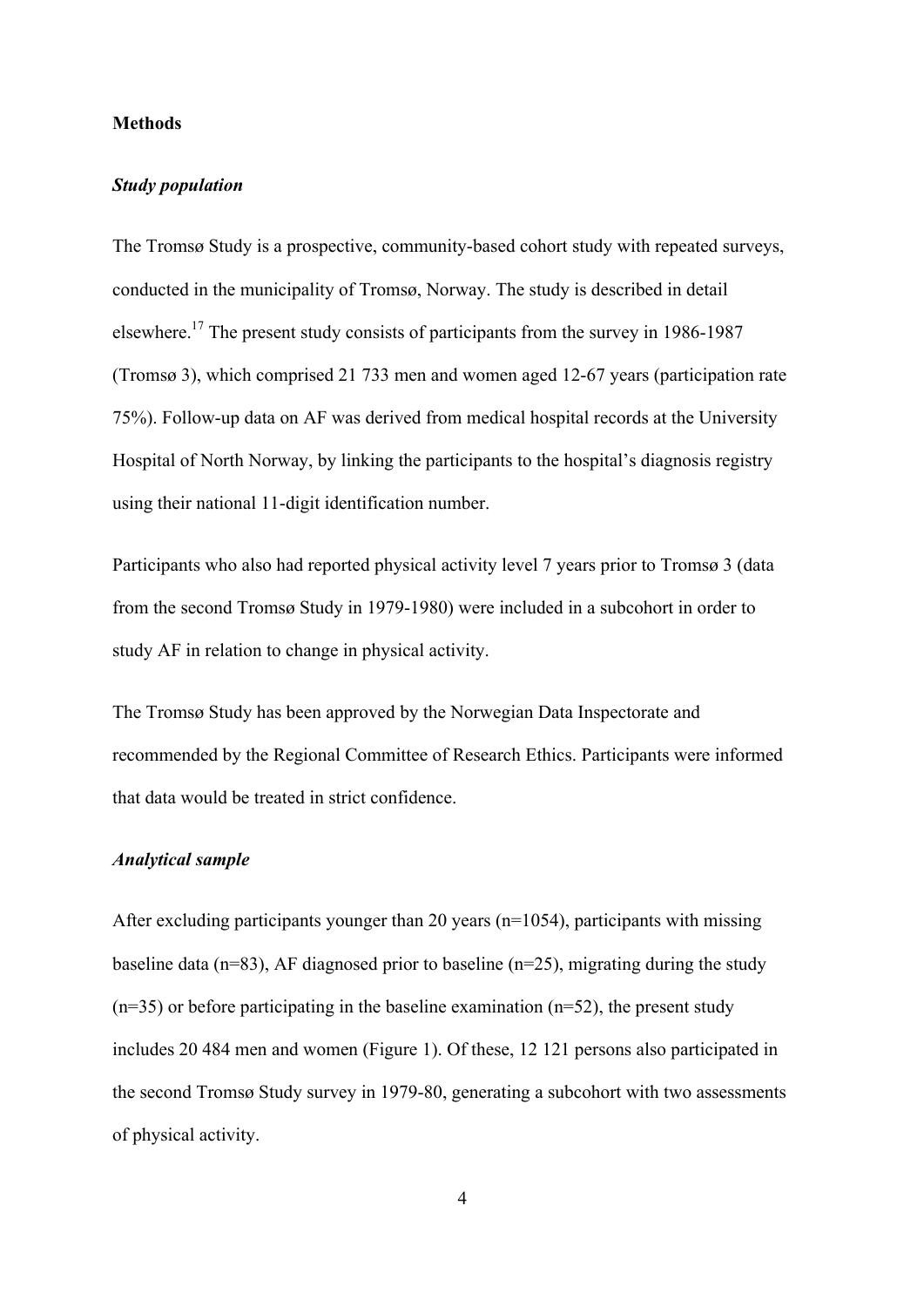#### *Baseline data collection*

At baseline in 1986-1987, data were collected by questionnaire and physical examinations. From the questionnaire we extracted self-reported data on current smoking (yes/no), CVD, i.e. heart attack, stroke and/or angina (yes/no), diabetes (yes/no), educational level (years), use of heart medicine or hypertension treatment during the last 14 days (yes/no), teetotaller (yes/no), and physical activity. Physical activity was assessed with separate questions on leisure time and occupational physical activity, which have both been used in several other health surveys.<sup>8, 16, 18-20</sup> Leisure time physical activity was graded from 1 to 4 with the following categories; (1) Reading, watching TV, or other sedentary activity ("*Low activity"*), (2) Walking, cycling, or other forms of exercise at least four hours a week (*"Moderate activity"),* (3) Participation in recreational sports, heavy gardening etc. at least four hours a week (*"High activity"*), and (4) Participation in hard training or sports competitions regularly several times a week (*"Vigorous activity"*). The occupational activity question was also graded from 1 to 4, using the following response options: (1) Mostly sedentary work, (2) Work requiring a lot of walking, (3) Work requiring a lot of walking and lifting, and (4) Heavy manual labour.

Physical activity was measured with similar questions in Tromsø 2. In a subsample comprising participants with physical activity data from both the second and third Tromsø Study, we categorized the participants into four categories according to change in leisure time physical activity from 1979-80 to 1986-87: (1) Low physical activity (*Low* at both examinations), (2) Reduced activity (from *Moderate/High/Vigorous* to *Low*), (3) Increased activity (from *Low* to *Moderate/High/Vigorous*), and finally (4) Active (*Moderate/High/Vigorous* at both examinations).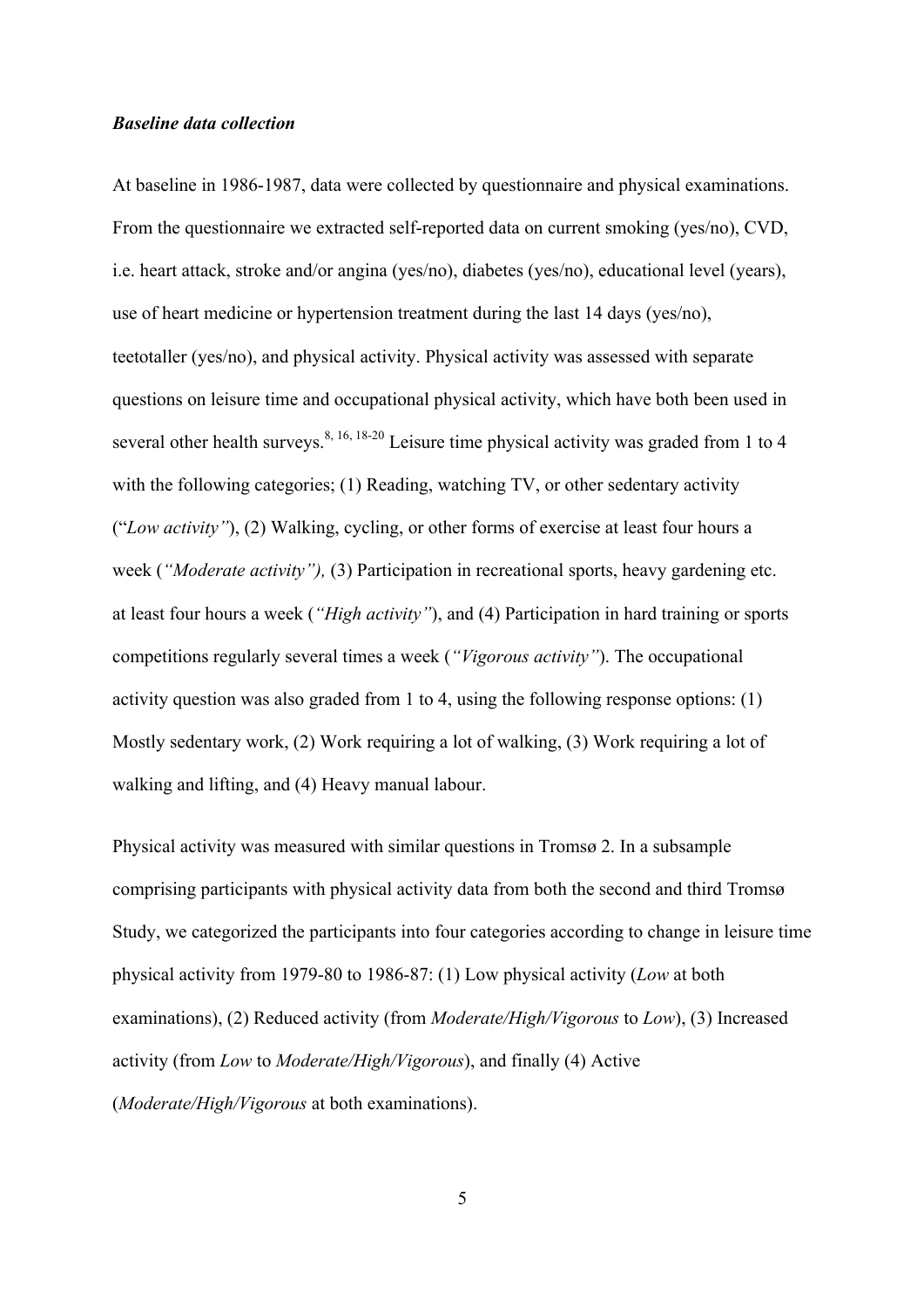Height and weight were measured to the nearest centimetre and half-kilogram, with subjects wearing light clothing and no shoes. Body mass index (BMI) was calculated as weight  $(kg)/height<sup>2</sup>$  (m<sup>2</sup>). Blood pressure was measured using standard procedures (Dinamap, Criticon, Tampa, FL), and RHR was derived during the time of the blood pressure measurement after 2 minutes rest. Three recordings of heart rate were made with 2 minutes' interval, and the lowest recorded measurement was used.

## *Follow-up and detection of AF*

The participants were followed from the date of examination in 1986–87 (Tromsø 3) until the date of first documented AF, or date of censoring due to migration or death, or end of followup at 31 December 2010, whichever came first. Deaths and migration from Tromsø during follow-up were identified through the Population Register of Norway.

Incident cases of AF documented on an electrocardiogram (ECG) were retrieved from medical hospital records at the University Hospital North Norway (UNN), which is the only hospital within a radius of 250 km. For participants without arrhythmia, but with diagnoses of cerebrovascular or cardiovascular events, text search in electronic records were performed, along with a manual search in paper versions of hospital records, aiming at documenting further AF events. Adjudication of AF events was performed by an independent endpoint committee $^{21}$ 

AF type was categorized into any, paroxysmal/persistent and permanent. Subjects with transient AF occurring only during an acute myocardial infarction or cardiac surgery, and persons with AF documented only in the last week of life were classified as non-cases.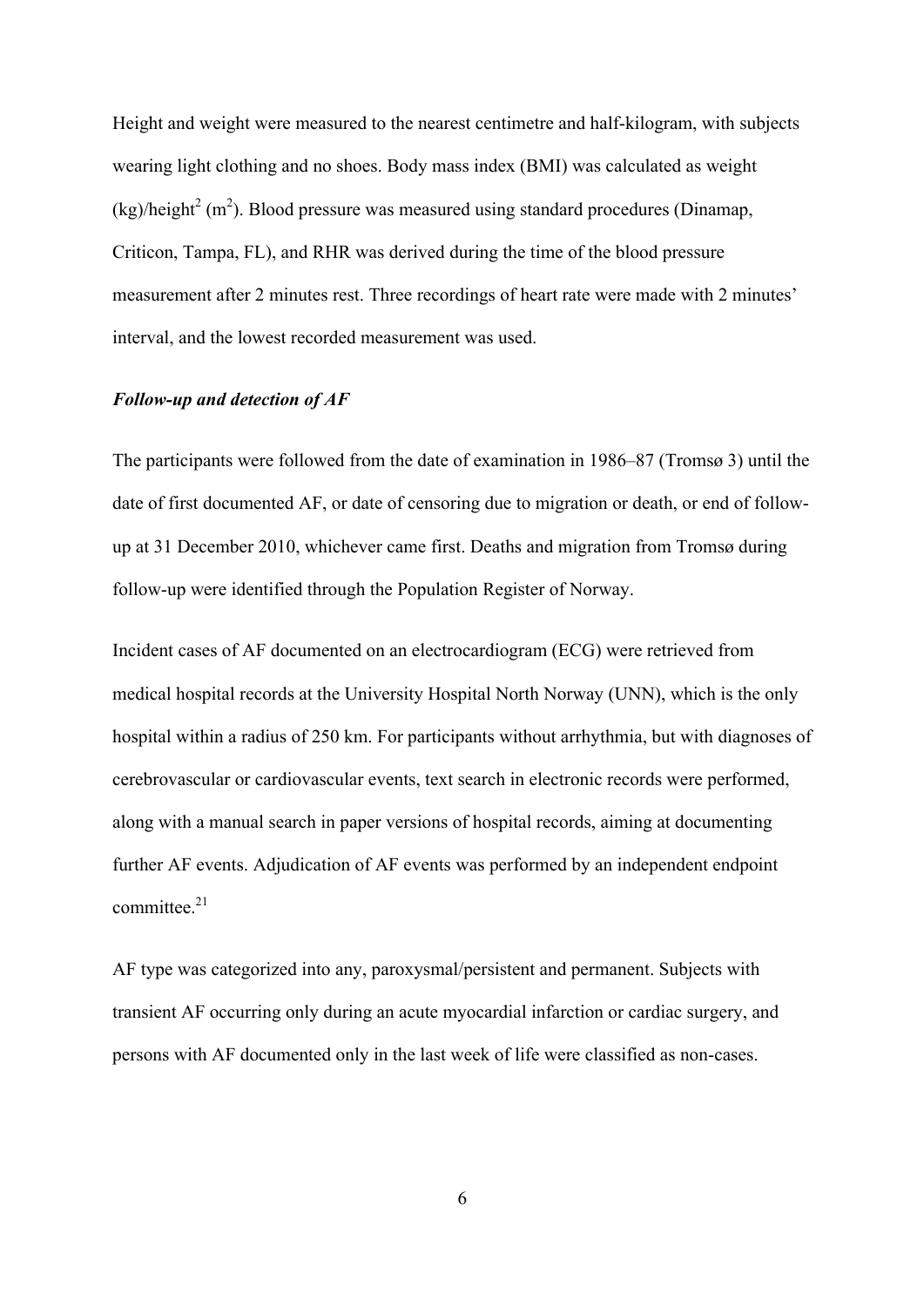#### *Statistical analyses*

Cox proportional hazard regression was used to assess the association between AF and leisure time and occupational physical activity and RHR. Proportional hazard assumptions were tested by inspecting log minus log plots. The lowest physical activity level was used as reference group. RHR was treated as both a continuous and categorical variable (<50, 50- 59,60-69, 70-79, 80-89, ≥90 beats/minute, with the lowest RHR group (<50 beats/minute, n=286) as reference group). All analyses were adjusted for baseline age, sex, daily smoking, BMI, height, CVD, systolic and diastolic blood pressure, diabetes, and hypertension treatment. Secondary analyses were conducted in a subcohort (n=12 121), using change in physical activity with four categories as exposure.

Sensitivity analyses were performed to assess the robustness of the leisure time physical activity model, with the following additional adjustments: 1) RHR was added to the model, 2) Alcohol consumption, education and use of heart medication was added to model (n=15 685), 3) Exclusion of participants using heart medication and participants with baseline CVD, and 4) Interim myocardial infarction was added to the model. Finally, use of heart medication was added to the RHR model.

Possible interactions were assessed by adding multiplicative interaction terms to the main multivariable model. No significant interactions were indicated between sex and physical activity, age and physical activity, or physical activity and RHR (P>0.2).

Two-sided *P* values <0.05 were considered statistically significant. All analyses were performed using SPSS (Statistical Package for Social Sciences, Chicago, IL, USA), version 22.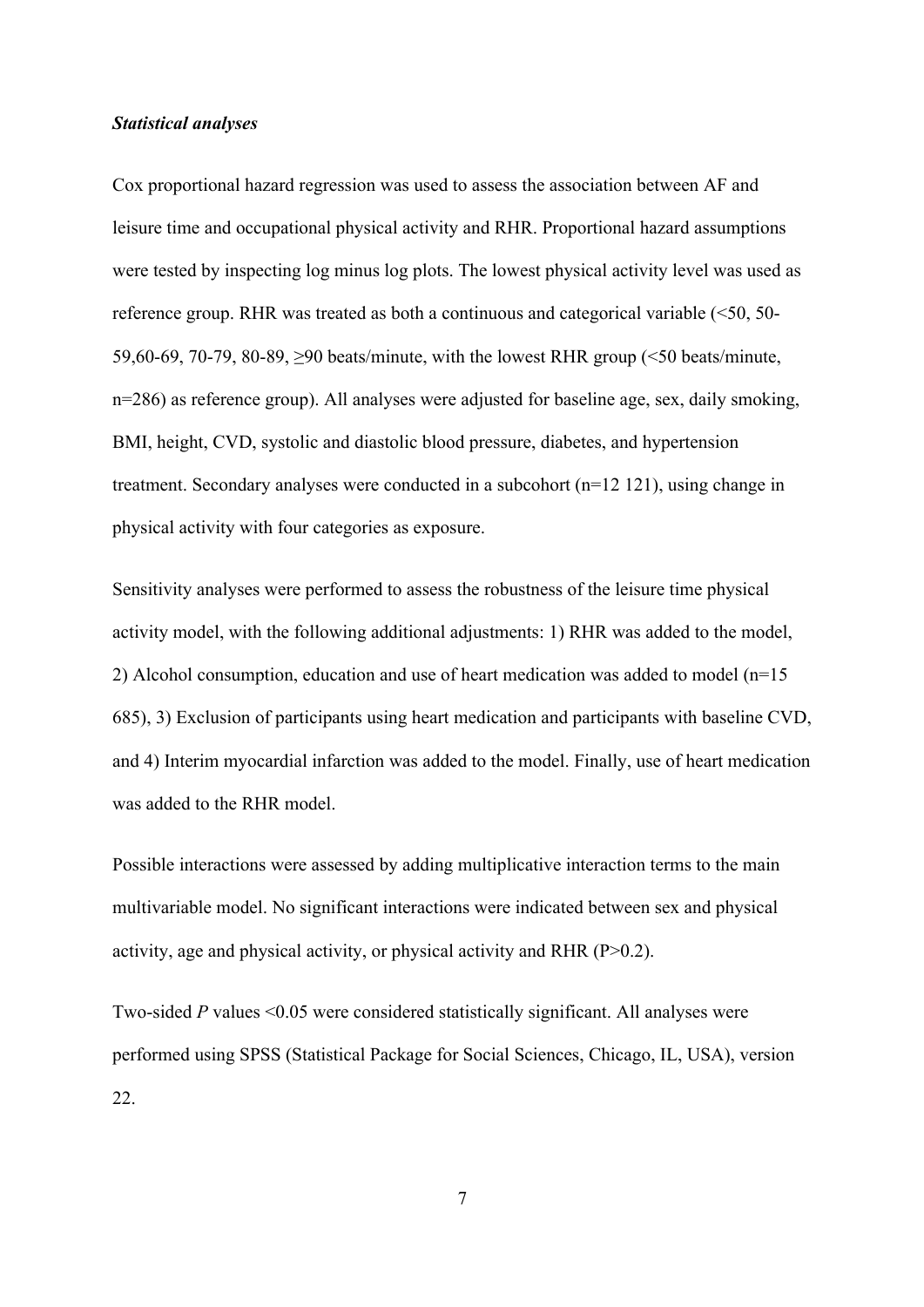#### **Results**

#### *Baseline characteristics*

In total, 10 300 men (mean age 39.1 years at baseline) and 10 184 women (mean age 36.9 year at baseline) were included in the analyses. Further baseline characteristics of the participants are given in Table 1. During a mean follow-up period of 20.0 years (409 045 person-years), 750 participants (529 men and 221 women) were diagnosed with AF, of which 408 were paroxysmal/persistent and 342 permanent. Incidence of AF was 1.83/1000 personyears (2.62/1000 person-years in men and 1.07/1000 person-years in women).

[Table 1]

#### *Self-reported physical activity and AF*

The nature of the relationship between leisure time physical activity and AF followed a Jshape (Figure 2). In the main multivariable model, moderately active individuals had a 19% lower risk of any AF (HR 0.81, 95% CI 0.68-0.96) than those reporting low activity (Model 2, Table 2). The HRs for paroxysmal/persistent and permanent AF varied slightly from any AF. Highly active individuals had similar risk of any, paroxysmal/persistent or permanent AF as the low activity group. Vigorously active individuals showed a non-significantly higher risk of AF than the low activity group (HR 1.37, 95% CI 0.77-2.43), although they had a significantly higher risk when analysing permanent AF separately (HR 2.28, 95% CI 1.08- 4.82). Adding RHR produced virtually similar results as the main multivariable model (Model 3, Table 2). Occupational physical activity was not related to risk of AF (Figure 4, Table 3S). Adjusted cumulative risk of AF according to leisure time physical activity during follow-up is displayed in Figure 3.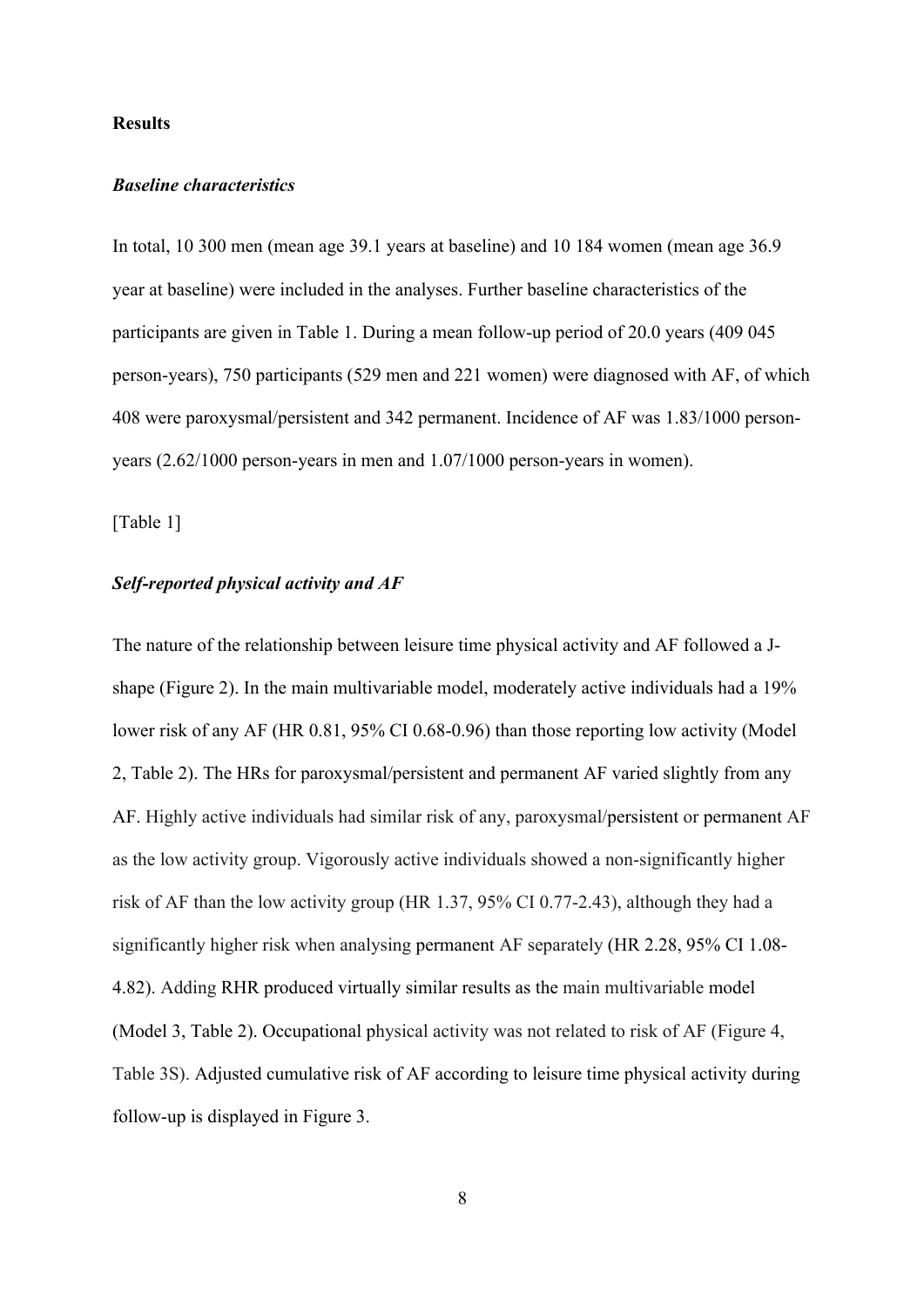#### [Table 2] [Figure 2] [Figure 3] [Figure 4]

#### *Changes in physical activity and AF*

In a subsample comprising participants with an additional assessment of physical activity 7 years prior to the baseline examinations (n=12 121), we analysed changes in leisure time physical activity level in relation to risk of AF (Figure 5). We found no significant differences between those who were sedentary at both assessments and those who were active at one or both assessments (Table 2S).

[Figure 5]

# *RHR and AF*

There was a significant, but weak inverse correlation between physical activity and RHR (Table 1, Spearman's rho -0.185). Among those reporting vigorous physical activity, 10% had an RHR <50 beats/minute. Using RHR as exposure in the main multivariable model, we found that risk of AF increased with decreasing RHR (HR 0.92, 95% CI 0.86-0.98 for each 10 beats/minutes increase in heart rate) (Figure 6). Individuals with a RHR <50 beats/minute had higher risk of AF than those with a RHR  $>60$  beats/minute (P < 0.05) (Table 4S). Adding physical activity to the model did not change the estimates (Table 4S).

[Figure 6]

#### *Sensitivity analyses*

In general, the main results were robust to addition of potential confounders. Additional adjustment for baseline alcohol consumption, education, and heart medication or interim myocardial infarction only slightly affected the effect estimates in a subsample of participants with valid data on these variables (Table 5S). Moreover, excluding participants using heart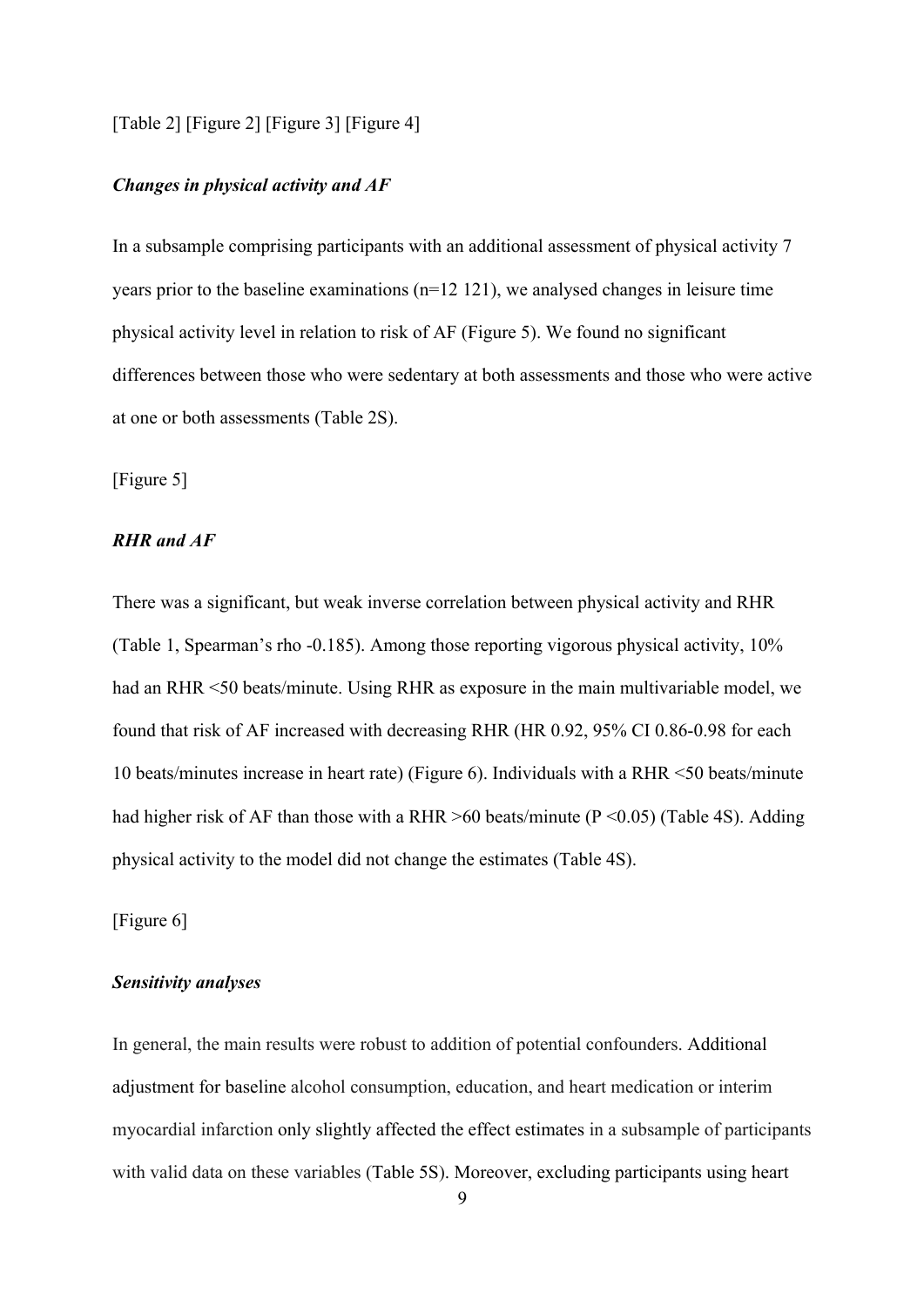medication and participants with CVD did not alter the estimates (Table 5S).

## **Discussion**

Previous cohort studies of physical activity and AF have shown divergent results,  $^{6, 8, 10-14}$  and this study adds to the current knowledge by suggesting a J-shaped relationship between leisure time physical activity and AF. Our main finding was that moderately active individuals were at reduced risk of AF, whereas higher activity attenuated the benefits of moderate activity. It is worth stressing that vigorous activity did not confer a significant increased risk of AF beyond being sedentary. However, low RHR (<50 beats/minute) was a risk factor for AF, and RHR showed an inverse association with risk of AF. The fact that selfreported physical activity and RHR show a different nature of relationship to AF is intriguing and in our analyses RHR did not mediate the established association between moderate physical activity and AF.

#### *Self-reported physical activity and AF*

In accordance with the present study, most previous cohort studies have found that moderate physical activity is related to a reduced risk of AF. 6, 10-14 However, the shape of the relationship between AF and physical activity varies largely. Our results are in accordance with a study of participant from the sixth Tromsø and endurance athletes, showing a J-shaped association similar to the one we suggest in our study. Moreover, Drca et al.<sup>14</sup> reported a comparable U-shaped relationship between physical activity and AF. Our study further accentuates the likelihood of a J-shaped relationship, by studying a cohort of both women and men with a large age span, using ECG validated AF endpoints and a prospective study design. In contrast, Thelle et al. $^8$  did not find a reduced risk of AF with moderate physical activity, although they found a higher risk of AF in both the high and vigorous groups in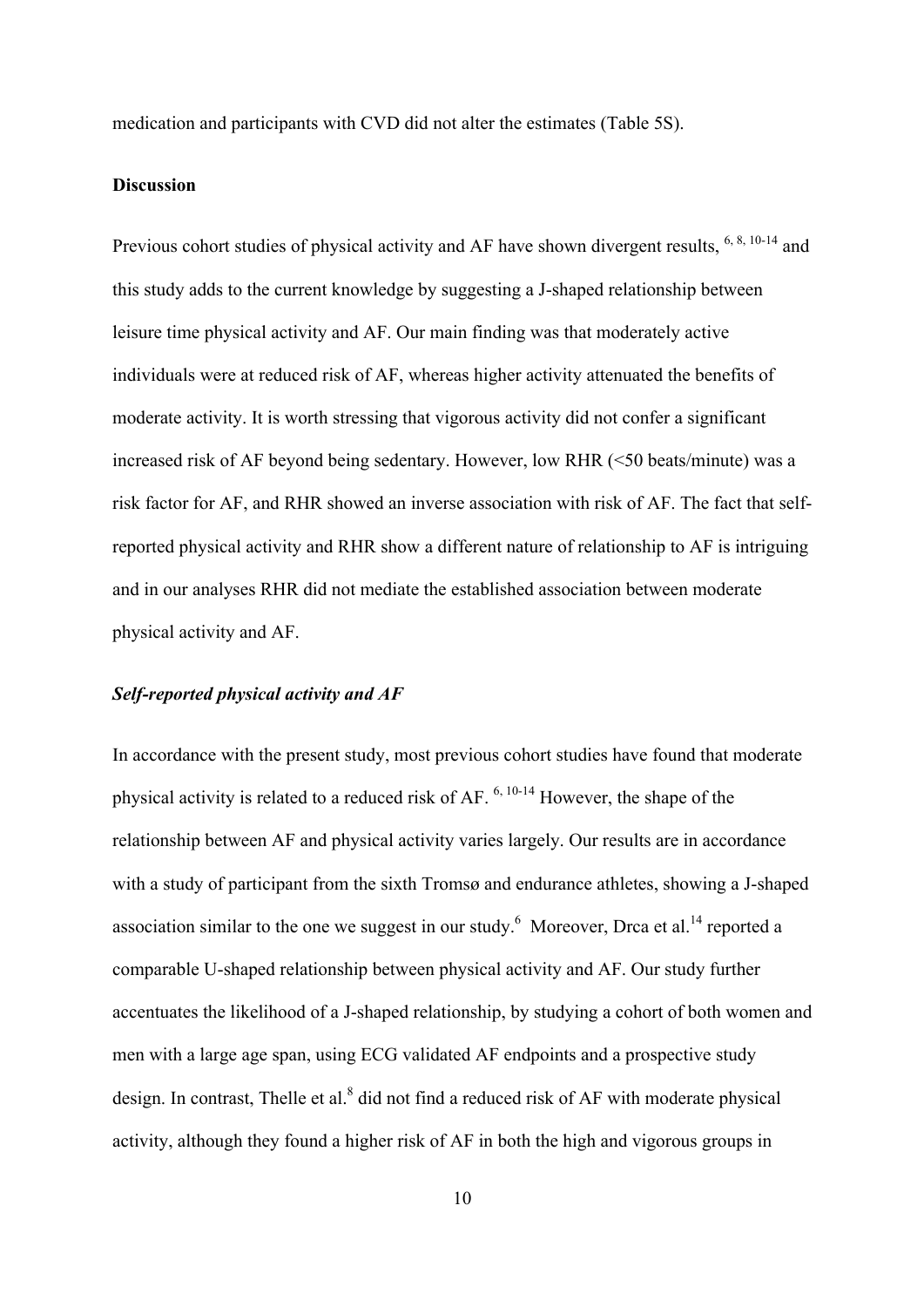men, in a large cohort of women and men aged 40-42 years. It is worth notice that while Thelle et al. <sup>8</sup> restricted their study to subjects with "lone" AF, i.e. AF that occurs due to mechanisms related to exercise training, such as structural cardiac adaptations and lower RHR ("athlete's heart"), the present study aimed to include all diagnosed AF. As suggested in a recent review<sup>22</sup> and supported by the present study, the mechanisms explaining the relationship of physical activity with AF could involve two distinct pathways.<sup>22</sup> Moderate physical activity may reduce AF risk via improved cardiovascular risk factors. However, this beneficial effect of moderate physical activity on AF may be mitigated by years of endurance training, which generates structural and functional cardiac adaptations that increase the risk of AF, including lower RHR.

Yet a different pattern was found in cohort studies reporting a gradually decreasing risk of AF with increasing physical activity level in men and women of various ages.<sup>10-13</sup> However, self-reported physical activity, widely varying categorizing of the activity, and different cultural patterns of sport seem to limit the comparative interpretation of existing studies.<sup>23</sup>

As in our study, a Danish study found no association between physical activity during working hours and risk of AF.<sup>16</sup> As occupational activity is less likely to result in high demands on the heart, these results are not surprising.

## *Resting heart rate and AF*

Given the methodological weaknesses of self-reported physical activity, RHR might serve as an alternative measure of physical activity, as RHR in general is reversely related to physical activity and physical fitness.<sup>8, 24, 25</sup> This pattern was demonstrated in this study as well, although only a small proportion of the vigorously active individuals reported an RHR <50 beats/minute. Our analyses with RHR as exposure showed that risk of AF increased with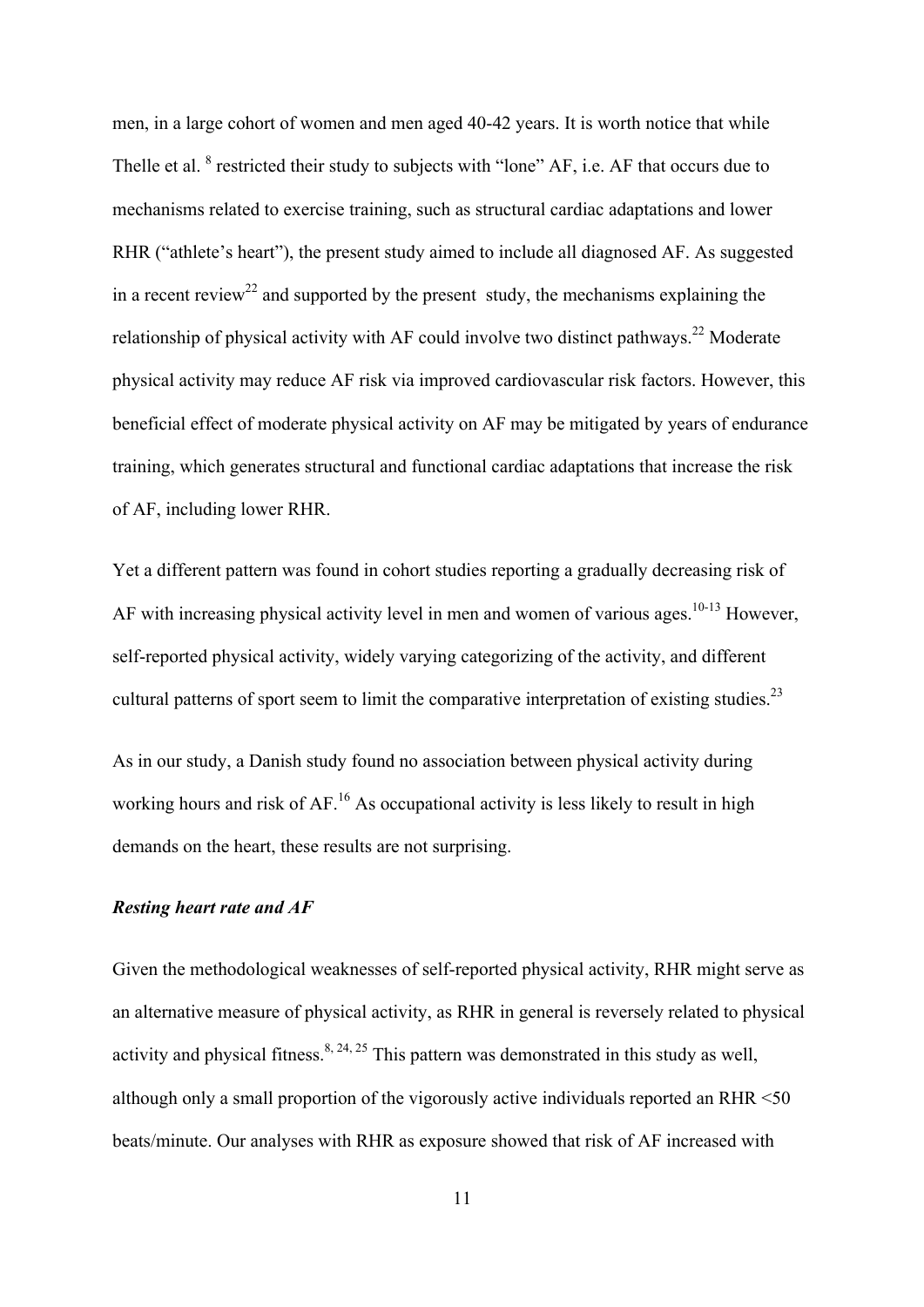decreasing RHR, in agreement with most previous studies.<sup>8, 26</sup> Physical activity did not moderate the association between RHR and AF in the present study.

#### *Limitations and strengths*

Our study has some limitations. Even with a participation rate of 75%, individuals with poor health were presumably underrepresented, introducing potential selection bias. In the Tromsø Study, non-attendees tend to be male, younger and more likely single than attendees.<sup>17, 27</sup> However, bias due to non-participation is probably of less concern in prospective studies.<sup>28, 29</sup>

The use of self-reported physical activity has most likely introduced misclassification errors. Given that people tend to overestimate their activity level,  $24$  misclassification will probably underestimate the real effects of physical activity.<sup>30</sup> The validity of our physical activity questions has been ensured in several studies<sup>8, 31, 32</sup> and found to be positively associated with objectively measured physical activity and physical fitness in a dose-response relationship.<sup>24</sup>

Our results are based on AF diagnosed in hospital, which implies there are most certainly asymptomatic, undiagnosed and non-referred cases of  $AF$ .<sup>33</sup> Assuming that such a misclassification is non-differential, inclusion of undiagnosed cases would presumably strengthen the observed relationship between physical activity and AF. However, athletes may more often experience paroxysmal AF or hesitate to seek care, which may introduce differential misclassification, which could weaken the association.

Furthermore, we cannot exclude residual confounding by measured and unmeasured variables. This includes lack of data on the specific types of heart medication in use; for example, people diagnosed with AF might have been prescribed negative chronotropes, resulting in lower RHR, which could possibly have confounded the association between RHR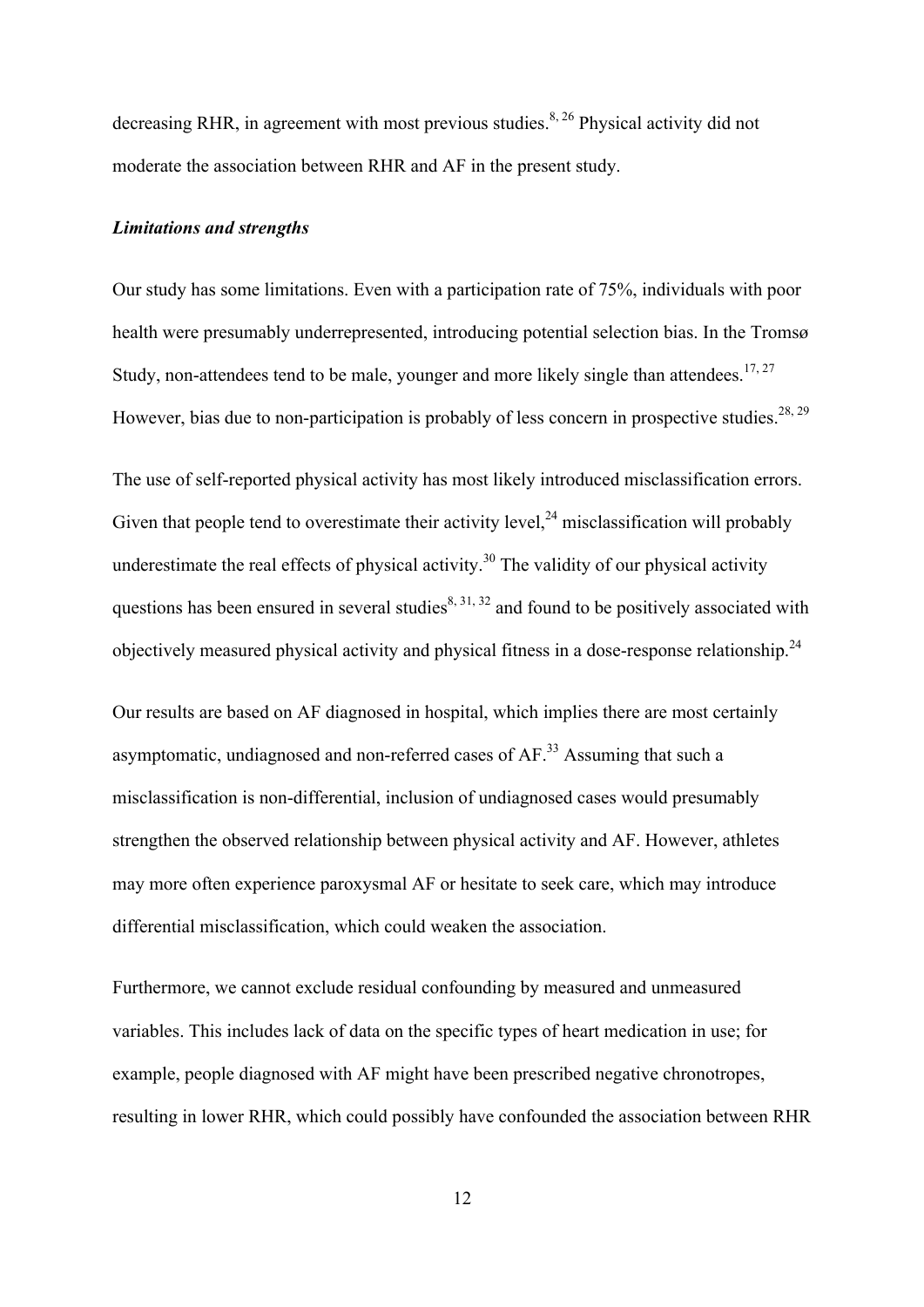and AF. Finally, the generalizability of the data beyond the Tromsø community and the examined age range is uncertain.

On the other hand, cohort studies resemble real life and our study had the advantage of a large cohort, with a prospective design and a long follow-up period. Another strength of this study is that AF events were ascertained with ECG.

# *Conclusion*

This prospective study suggests a J-shaped relationship between leisure time physical activity and AF. Moderate physical activity was associated with reduced risk of AF, whereas higher activity levels attenuated the benefits of moderate activity. Low RHR was a risk factor for AF. Our results support the hypothesis that there may be two contradictory pathophysiological mechanisms behind the association of physical activity with  $AF<sub>i</sub><sup>22</sup>$  a protective effect of moderate physical activity via reduced cardiovascular risk, and an increased risk of AF associated with more vigorous physical activity via cardiac adaptations and low RHR. Further research is recommended to clarify the association between physical activity and AF, preferably with objective measures of physical activity.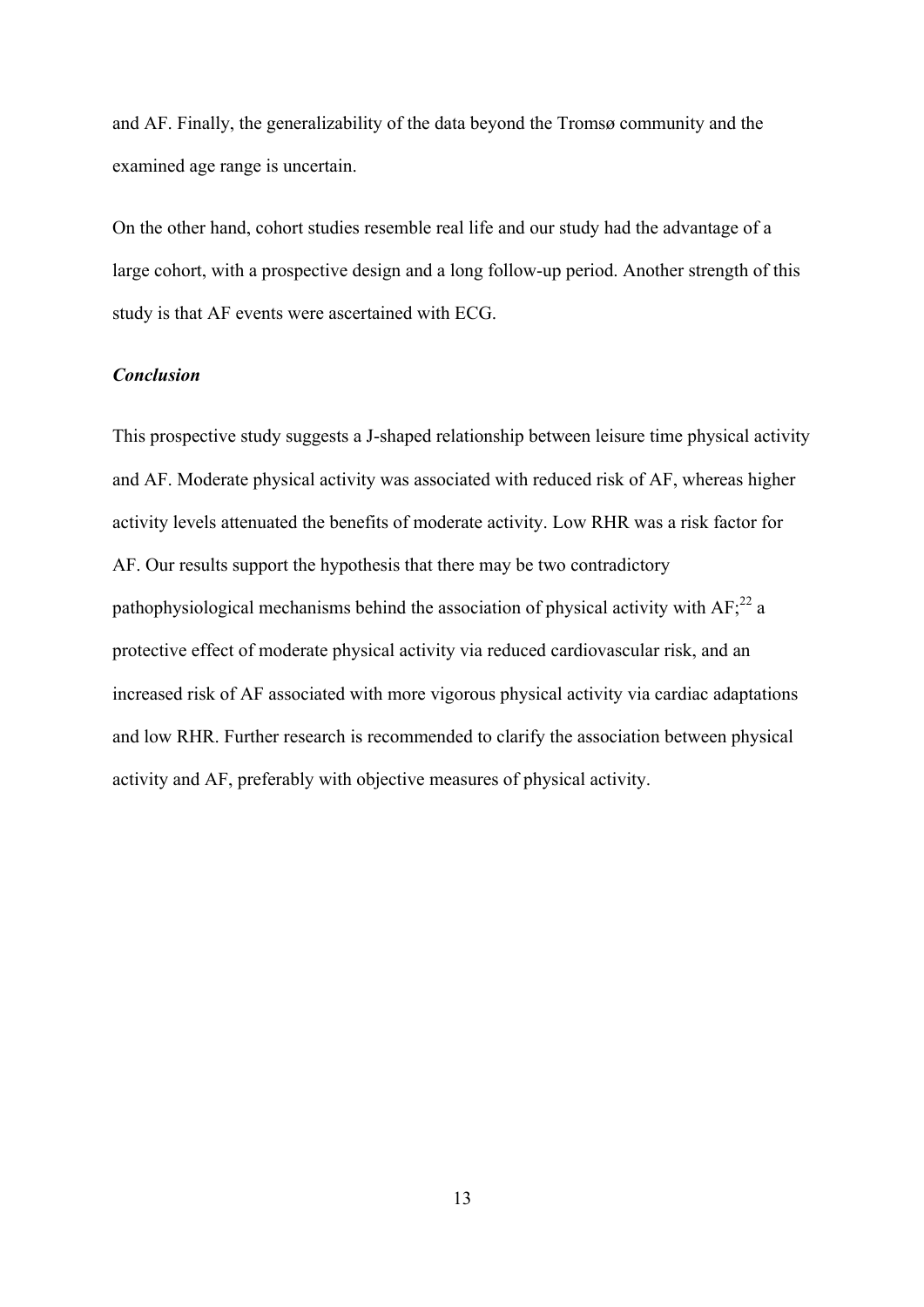# **Funding**

This work was supported by the Northern Norway Regional Health Authority

[8494/SFP1091-13].

# **Conflict of interest**

Conflict of interest: none declared.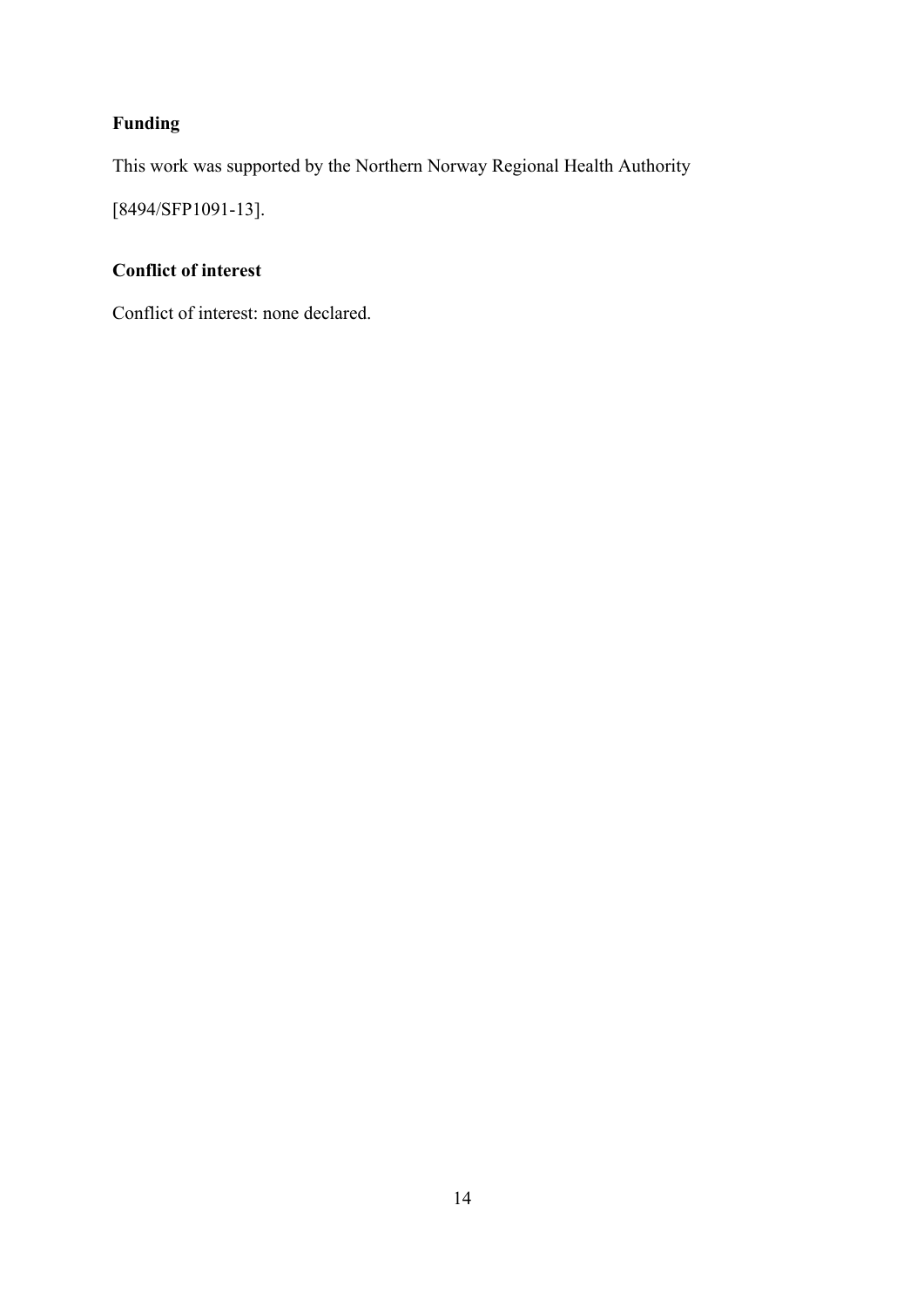#### **References**

1. European Heart Rhythm A, European Association for Cardio-Thoracic S, Camm AJ, Kirchhof P, Lip GY, Schotten U, Savelieva I, Ernst S, Van Gelder IC, Al-Attar N, Hindricks G, Prendergast B, Heidbuchel H, Alfieri O, Angelini A, Atar D, Colonna P, De Caterina R, De Sutter J, Goette A, Gorenek B, Heldal M, Hohloser SH, Kolh P, Le Heuzey JY, Ponikowski P, Rutten FH. Guidelines for the management of atrial fibrillation: the Task Force for the Management of Atrial Fibrillation of the European Society of Cardiology (ESC). Eur Heart J 2010;**31**(19):2369-429.

2. Wilhelm M. Atrial fibrillation in endurance athletes. Eur J Prev Cardiol 2013.

3. Molina L, Mont L, Marrugat J, Berruezo A, Brugada J, Bruguera J, Rebato C, Elosua R. Long-term endurance sport practice increases the incidence of lone atrial fibrillation in men: a follow-up study. Europace 2008;**10**(5):618-23.

4. Grimsmo J, Grundvold I, Maehlum S, Arnesen H. High prevalence of atrial fibrillation in long-term endurance cross-country skiers: echocardiographic findings and possible predictors--a 28-30 years follow-up study. Eur J Cardiovasc Prev Rehabil 2010;**17**(1):100-5.

5. Andersen K, Farahmand B, Ahlbom A, Held C, Ljunghall S, Michaelsson K, Sundstrom J. Risk of arrhythmias in 52 755 long-distance cross-country skiers: a cohort study. Eur Heart J 2013;**34**(47):3624-31.

6. Myrstad M, Løchen ML, Graff-Iversen S, Gulsvik AK, Thelle DS, Stigum H, Ranhoff AH. Increased risk of atrial fibrillation among elderly Norwegian men with a history of longterm endurance sport practice. Scand J Med Sci Sports 2014;**24**(4):e238-44.

7. Baldesberger S, Bauersfeld U, Candinas R, Seifert B, Zuber M, Ritter M, Jenni R, Oechslin E, Luthi P, Scharf C, Marti B, Attenhofer Jost CH. Sinus node disease and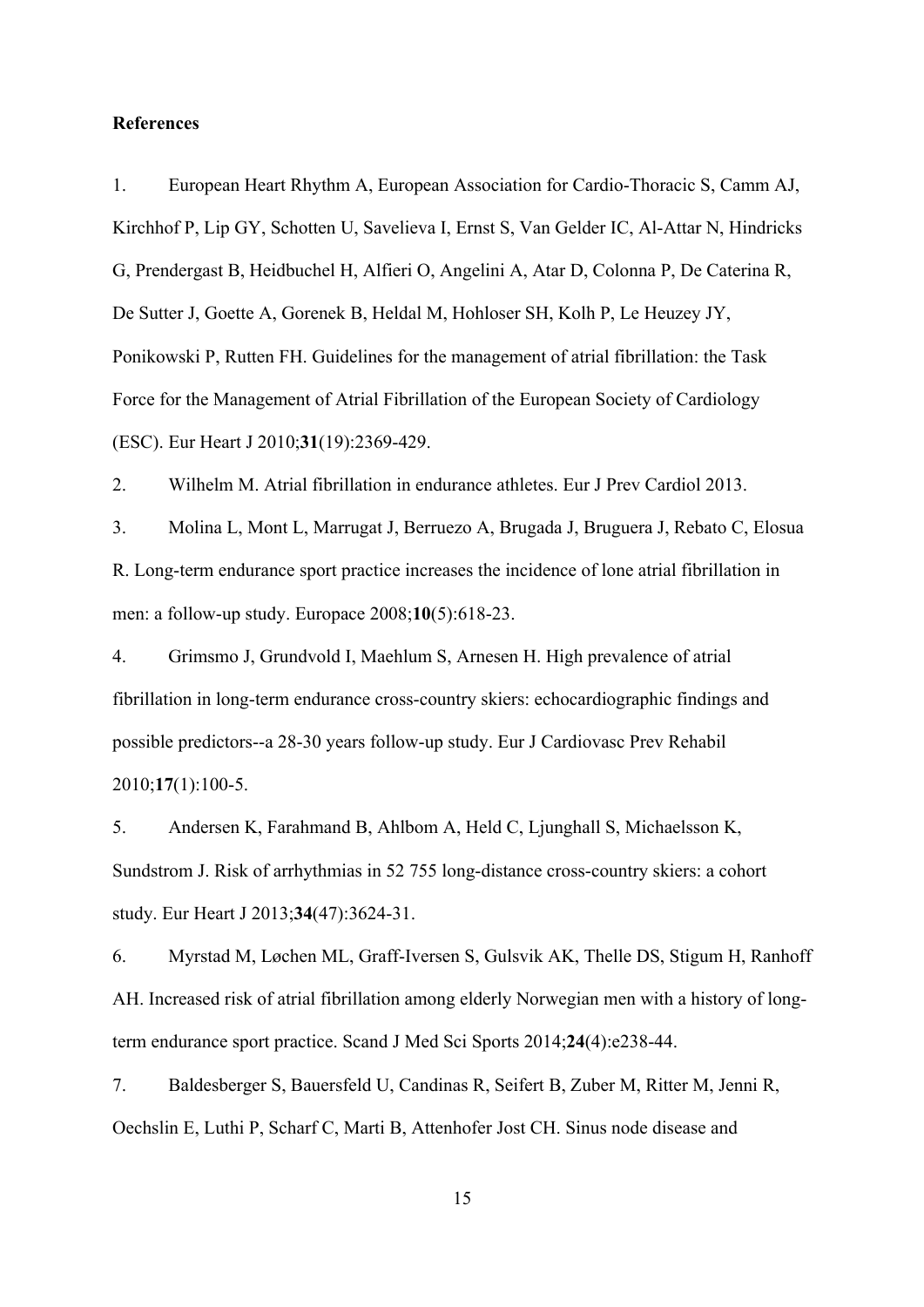arrhythmias in the long-term follow-up of former professional cyclists. Eur Heart J 2008;**29**(1):71-8.

8. Thelle DS, Selmer R, Gjesdal K, Sakshaug S, Jugessur A, Graff-Iversen S, Tverdal A, Nystad W. Resting heart rate and physical activity as risk factors for lone atrial fibrillation: a prospective study of 309,540 men and women. Heart 2013;**99**(23):1755-60.

9. Aizer A, Gaziano JM, Cook NR, Manson JE, Buring JE, Albert CM. Relation of vigorous exercise to risk of atrial fibrillation. Am J Cardiol 2009;**103**(11):1572-7.

10. Mozaffarian D, Furberg CD, Psaty BM, Siscovick D. Physical activity and incidence of atrial fibrillation in older adults: the cardiovascular health study. Circulation 2008;**118**(8):800-7.

11. Huxley RR, Misialek JR, Agarwal SK, Loehr LR, Soliman EZ, Chen LY, Alonso A. Physical activity, obesity, weight change, and risk of atrial fibrillation: the Atherosclerosis Risk in Communities study. Circ Arrhythm Electrophysiol 2014;**7**(4):620-5.

12. Azarbal F, Stefanick ML, Salmoirago-Blotcher E, Manson JE, Albert CM, LaMonte MJ, Larson JC, Li W, Martin LW, Nassir R, Garcia L, Assimes TL, Tharp KM, Hlatky MA, Perez MV. Obesity, physical activity, and their interaction in incident atrial fibrillation in postmenopausal women. J Am Heart Assoc 2014;**3**(4).

13. Williams PT, Franklin BA. Reduced incidence of cardiac arrhythmias in walkers and runners. PLoS ONE 2013;**8**(6):e65302.

14. Drca N, Wolk A, Jensen-Urstad M, Larsson SC. Atrial fibrillation is associated with different levels of physical activity levels at different ages in men. Heart 2014;**100**(13):1037- 42.

15. Myrstad M, Aaronaes M, Graff-Iversen S, Nystad W, Ranhoff AH. Does endurance exercise cause atrial fibrillation in women? Int J Cardiol 2015;**184C**:431-432.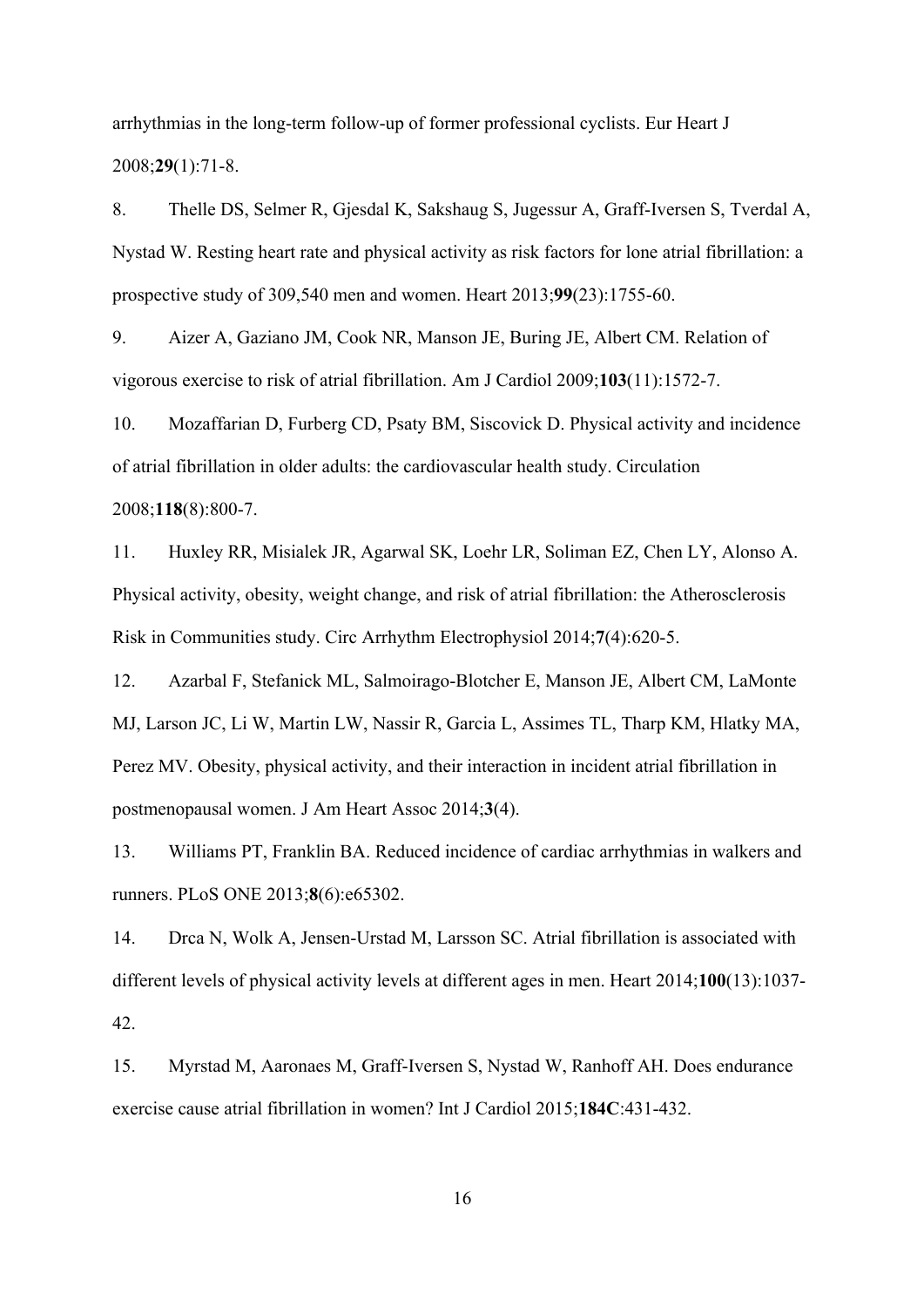16. Frost L, Frost P, Vestergaard P. Work related physical activity and risk of a hospital discharge diagnosis of atrial fibrillation or flutter: the Danish Diet, Cancer, and Health Study. Occup Environ Med 2005;**62**(1):49-53.

17. Jacobsen BK, Eggen AE, Mathiesen EB, Wilsgaard T, Njølstad I. Cohort profile: The Tromsø Study. Int J Epidemiol 2012;**41**:961-967.

18. Anderssen SA, Engeland A, Søgaard AJ, Nystad W, Graff-Iversen S, Holme I. Changes in physical activity behavior and the development of body mass index during the last 30 years in Norway. Scand J Med Sci Sports 2008;**18**(3):309-17.

19. Barengo NC, Nissinen A, Pekkarinen H, Halonen P, Tuomilehto J. Twenty-five-year trends in lifestyle and socioeconomic characteristics in Eastern Finland. Scand J Public Health 2006;**34**(4):437-444.

20. Graff-Iversen S, Anderssen SA, Holme IM, Jenum AK, Raastad T. Two short questionnaires on leisure-time physical activity compared with serum lipids, anthropometric measurements and aerobic power in a suburban population from Oslo, Norway. Eur J Epidemiol 2008;**23**(3):167-74.

21. Nyrnes A, Mathiesen EB, Njølstad I, Wilsgaard T, Løchen ML. Palpitations are predictive of future atrial fibrillation. An 11-year follow-up of 22,815 men and women: the Tromsø Study. Eur J Prev Cardiol 2013;**20**(5):729-36.

22. Gjesdal K, Grundvold I. Atrial fibrillation and exercise in women: some answers given, some questions remain. Heart 2015.

23. Graff-Iversen S, Gjesdal K, Jugessur A, Myrstad M, Nystad W, Selmer R, Thelle DS. Atrial fibrillation, physical activity and endurance training. Tidsskr Nor Laegeforen 2012;**132**(3):295-9.

24. Emaus A, Degerstrøm J, Wilsgaard T, Hansen BH, Dieli-Conwright CM, Furberg AS, Pettersen SA, Andersen LB, Eggen AE, Bernstein L, Thune I. Does a variation in self-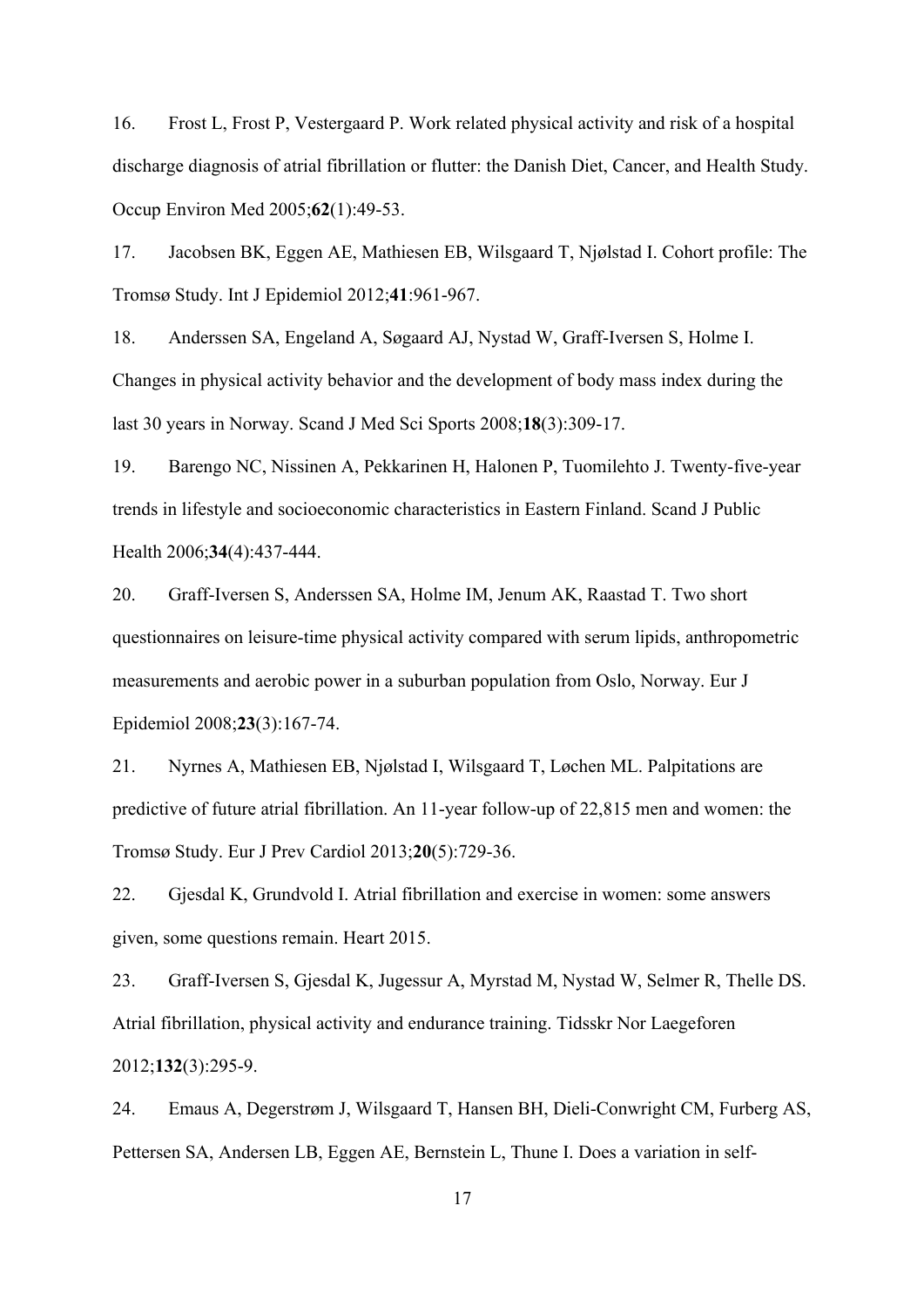reported physical activity reflect variation in objectively measured physical activity, resting heart rate, and physical fitness? Results from the Tromsø study. Scand J Public Health 2010;**38**(5 Suppl):105-18.

25. Jensen MT, Suadicani P, Hein HO, Gyntelberg F. Elevated resting heart rate, physical fitness and all-cause mortality: a 16-year follow-up in the Copenhagen Male Study. Heart 2013;**99**(12):882-7.

26. Grundvold I, Skretteberg PT, Liestøl K, Erikssen G, Engeseth K, Gjesdal K, Kjeldsen SE, Arnesen H, Erikssen J, Bodegard J. Low heart rates predict incident atrial fibrillation in healthy middle-aged men. Circ Arrhythm Electrophysiol 2013;**6**(4):726-31.

27. Jacobsen BK, Thelle DS. The Tromsø Heart Study: responders and non-responders to a health questionnaire, do they differ? Scand J Soc Med 1988;**16**(2):101-4.

28. Knudsen AK, Hotopf M, Skogen JC, Overland S, Mykletun A. The health status of nonparticipants in a population-based health study: the Hordaland Health Study. Am J Epidemiol 2010;**172**(11):1306-14.

29. Langhammer A, Krokstad S, Romundstad P, Heggland J, Holmen J. The HUNT study: participation is associated with survival and depends on socioeconomic status, diseases and symptoms. BMC Med Res Methodol 2012;**12**:143.

30. Shephard RJ. Limits to the measurement of habitual physical activity by questionnaires. Br J Sports Med 2003;**37**(3):197-206; discussion 206.

31. Aadahl M, Kjær M, Jørgensen T. Associations between overall physical activity level and cardiovascular risk factors in an adult population. Eur J Epidemiol 2007;**22**(6):369-78.

32. Jørgensen L, Morseth B, Andreassen M, Jacobsen B. Comments to Emaus et al.

''Does a variation in self-reported physical activity reflect variation in objectively measured physical activity, resting heart rate, and physical fitness? Results from the Tromsø study''. Scand J Public Health 2011;**39**:437-438.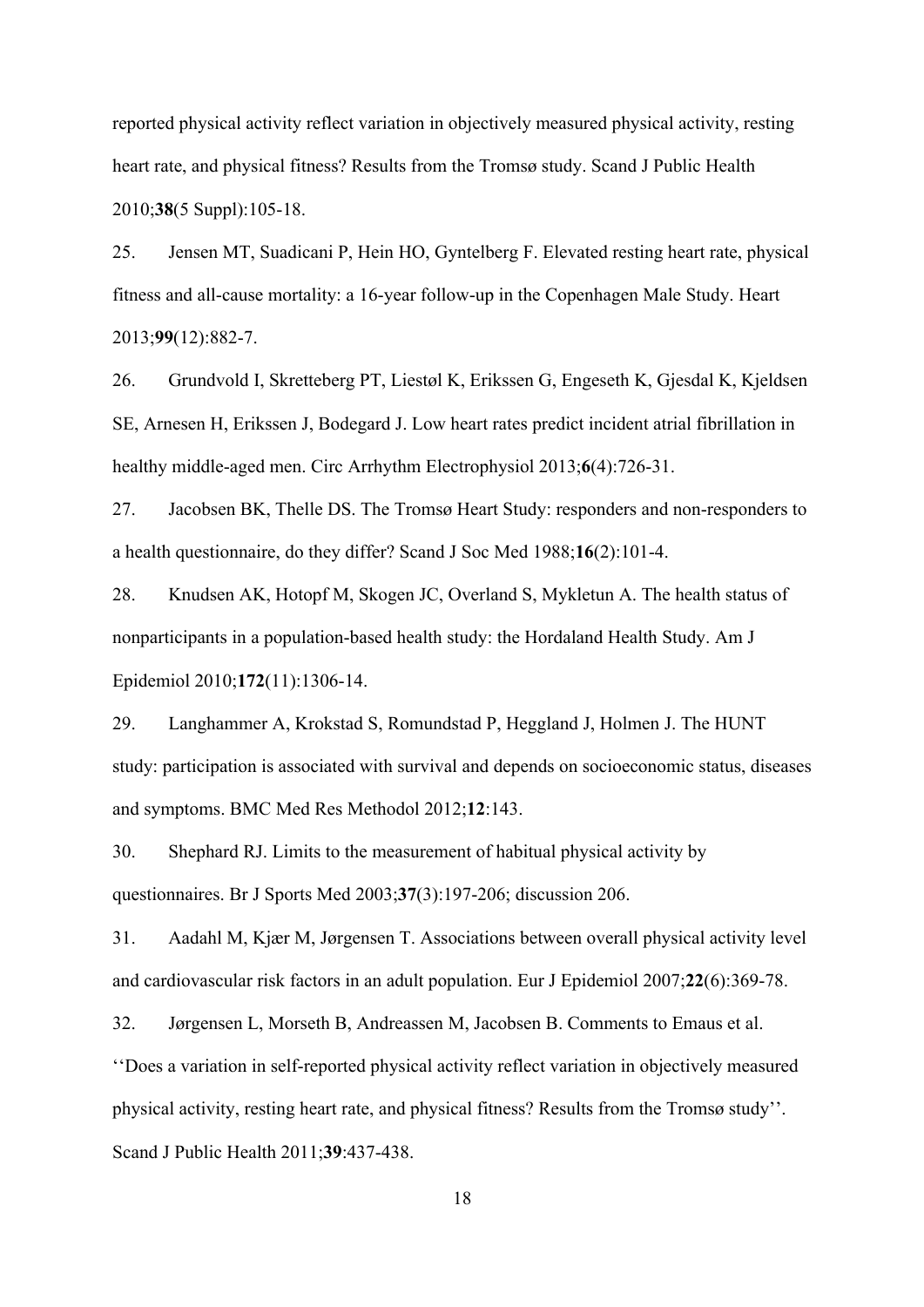33. Lip GY, Golding DJ, Nazir M, Beevers DG, Child DL, Fletcher RI. A survey of atrial fibrillation in general practice: the West Birmingham Atrial Fibrillation Project. Br J Gen Pract 1997;**47**(418):285-9.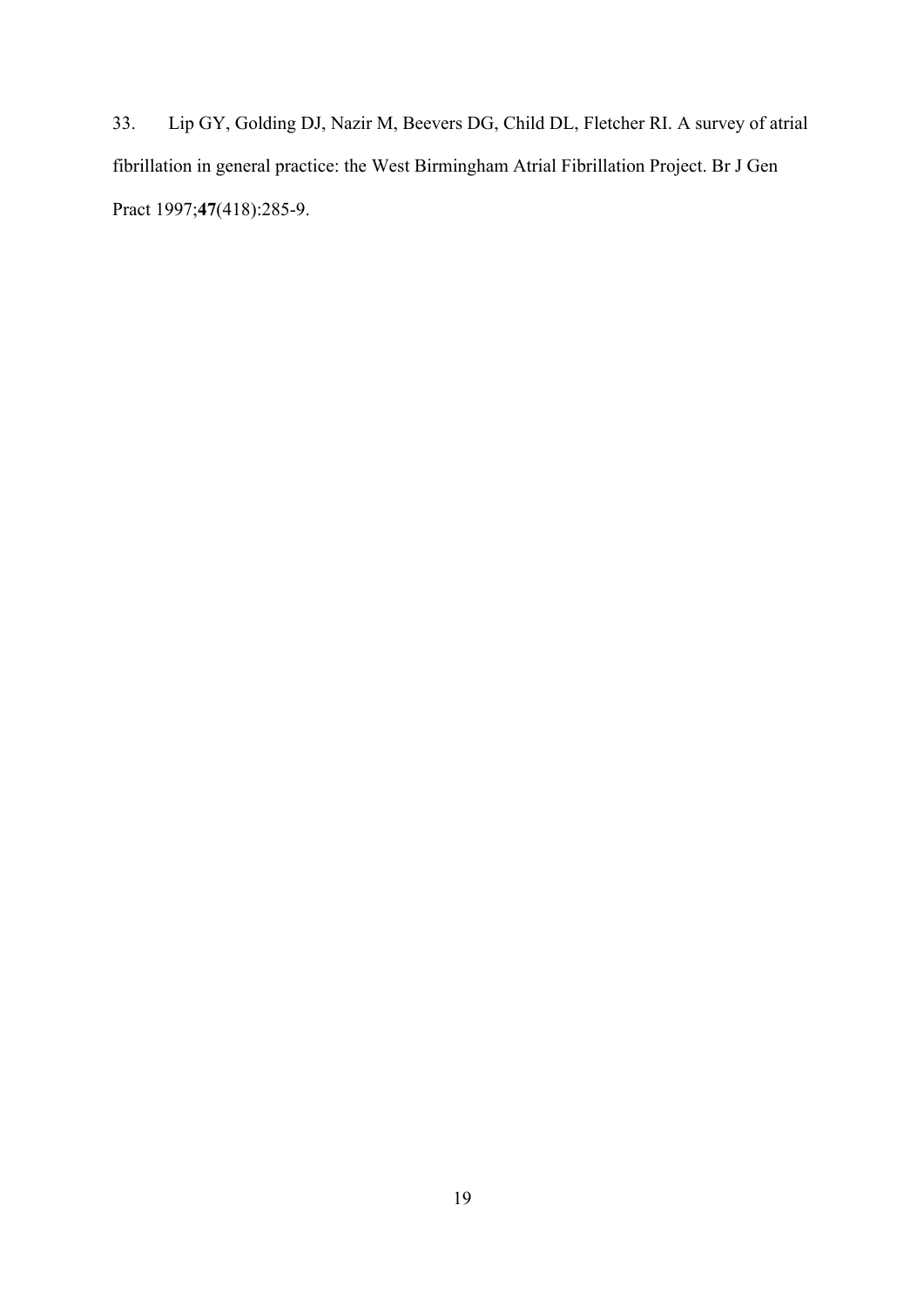# **Figure legends**

**Figure 1** Flow chart showing the selection process for the present study.

**Figure 2** Risk of AF in relation to leisure time physical activity level at baseline, a) Overall,

b) Stratified by sex\*, c) Stratified by age\*.

\*"*High activity*" and "*Vigorous activity*" were merged into a new "*High/Vigorous activity"* category due to few participants undertaking vigorous activity.

**Figure 3** Adjusted probability of AF in relation to physical activity

**Figure 4** Risk of AF in relation to occupational physical activity level at baseline.

**Figure 5** Risk of AF in relation to change in leisure time physical activity level.

**Figure 6** Risk of AF in relation to resting heart rate at baseline.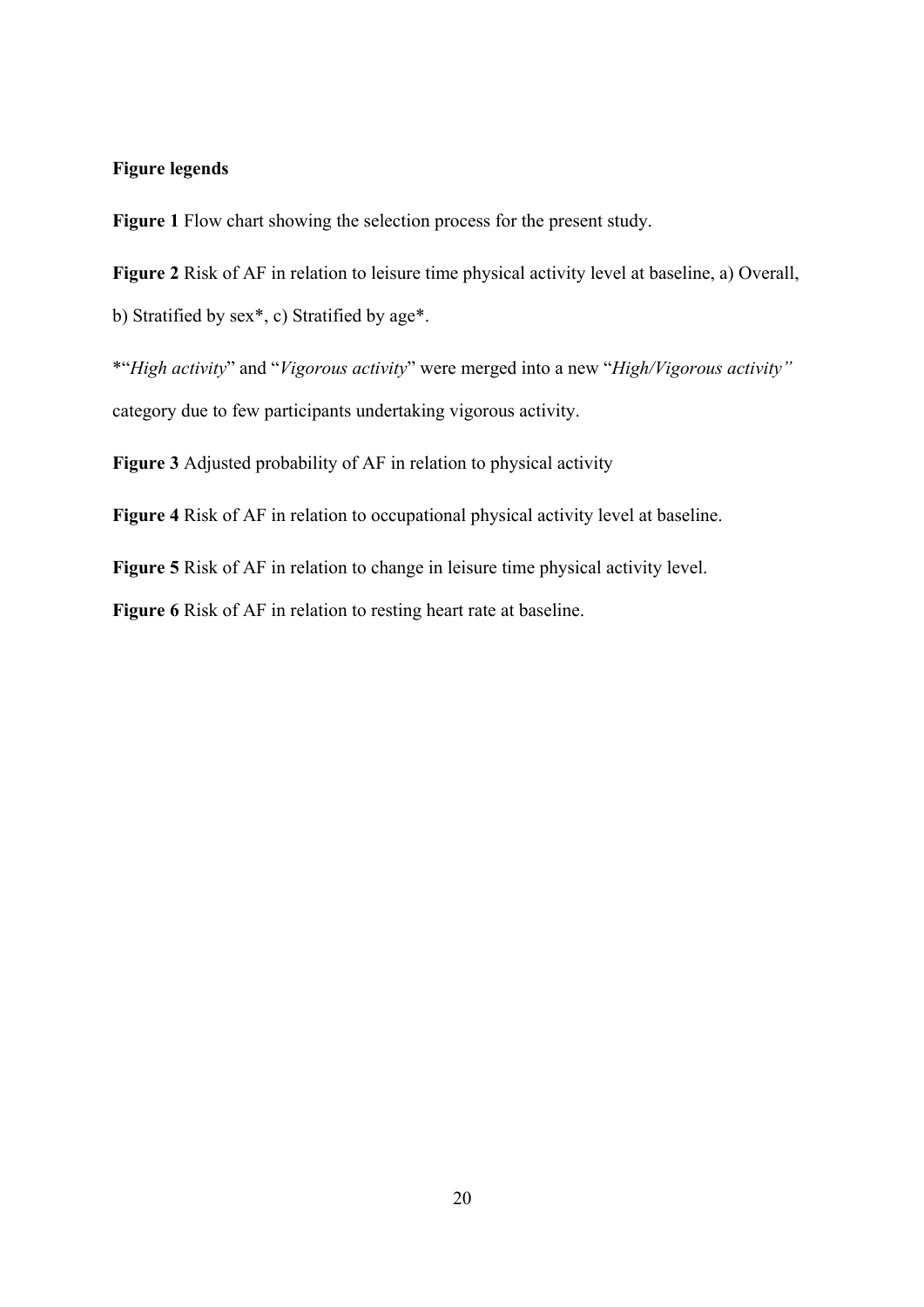|                                 | Men (n=10 300) |                   |               |                   | Women (n=10 184) |                   |                                     |  |
|---------------------------------|----------------|-------------------|---------------|-------------------|------------------|-------------------|-------------------------------------|--|
|                                 | Low activity   | Moderate activity | High activity | Vigorous activity | Low activity     | Moderate activity | High/vigorous activity <sup>a</sup> |  |
| $\boldsymbol{n}$                | 2371           | 5110              | 2358          | 461               | 2420             | 6708              | 1056                                |  |
| Age (years)                     | 39.0 (11.0)    | 40.8 (11.2)       | 37.4 (10.3)   | 30.1(8.5)         | 36.8(9.8)        | 37.3(9.9)         | 34.5(9.7)                           |  |
| Body height (cm)                | 177.0 (6.9)    | 177.1(6.8)        | 178.1(6.6)    | 178.6(7.0)        | 164.0 (6.3)      | 164.4(6.1)        | 165.6 (5.9)                         |  |
| Body weight (kg)                | 78.1 (12.2)    | 77.5 (10.8)       | 77.2 (9.7)    | 75.6 (9.0)        | 62.7 (11.0)      | 62.6(9.8)         | 62.1(8.5)                           |  |
| BMI (kg/m <sup>2</sup> )        | 24.9(3.4)      | 24.7(3.1)         | 24.3(2.6)     | 23.7(2.3)         | 23.3(3.9)        | 23.2(3.4)         | 22.6(2.9)                           |  |
| Systolic blood pressure (mmHg)  | 130(15)        | 130 (14)          | 129 (13)      | 129 (13)          | 120(15)          | 120(14)           | 118(13)                             |  |
| Diastolic blood pressure (mmHg) | 77(11)         | 77(11)            | 74 (11)       | 69 (10)           | 73 (11)          | 72 (10)           | 70 (10)                             |  |
| RHR (beats/min)                 | 75 (13)        | 73(13)            | 68 (12)       | 63 (12)           | 78 (12)          | 77(13)            | 72 (12)                             |  |
| Education (years) <sup>b</sup>  | 11.1(4.0)      | 11.2(3.9)         | 12.1(3.9)     | 12.6(3.4)         | 10.8(3.6)        | 11.2(3.7)         | 12.2(3.8)                           |  |
| RHR, $% (n)$                    |                |                   |               |                   |                  |                   |                                     |  |
| $50$                            | 0.8(18)        | 1.4(72)           | 3.9(92)       | 11.7(54)          | 0.4(10)          | 0.4(28)           | 1.1(12)                             |  |
| 50-59                           | 8.2 (194)      | 11.8 (603)        | 20.3 (479)    | 32.3 (149)        | 4.3(104)         | 5.6 (377)         | 9.7(102)                            |  |
| 60-69                           | 27.0 (641)     | 30.4 (1553)       | 33.7 (794)    | 30.8 (142)        | 19.2 (464)       | 23.1 (1549)       | 30.9 (326)                          |  |
| 70-79                           | 33.7 (798)     | 30.9 (1578)       | 25.4 (598)    | 15.4(71)          | 35.0 (846)       | 34.6 (2320)       | 33.4 (353)                          |  |
| 80-89                           | 18.7 (444)     | 16.0 (819)        | 11.7 (275)    | 6.7(31)           | 24.5 (592)       | 21.2 (1424)       | 17.5 (185)                          |  |
| ${\geq}90$                      | 11.6 (276)     | 9.5(485)          | 5.1(120)      | 3.0(14)           | 16.7 (404)       | 15.1 (1010)       | 7.4(78)                             |  |

# **Table 1.** Baseline characteristics by physical activity level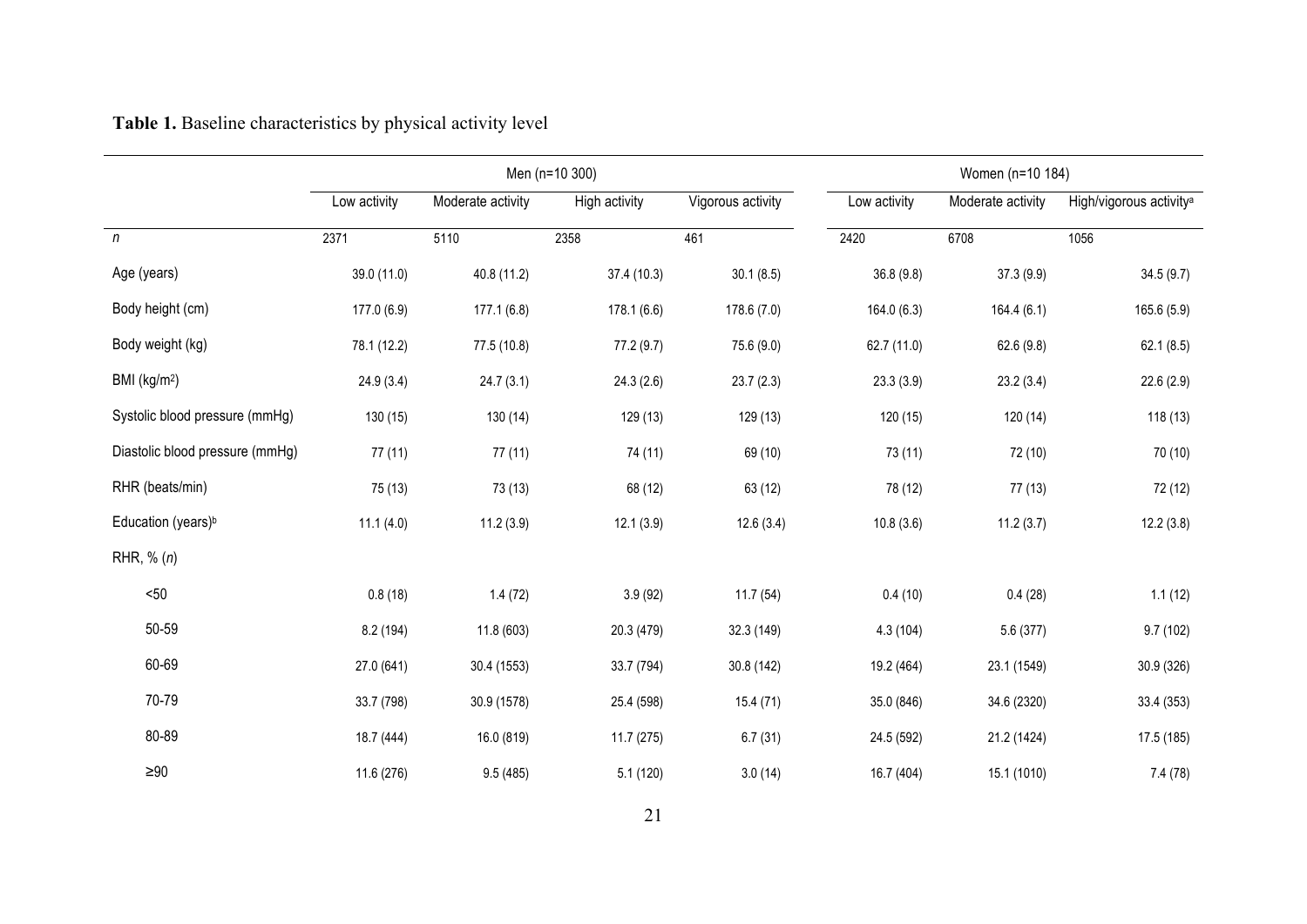| Smokers                         | 59.8 (1418) | 47.8 (2442) | 37.4 (883) | 21.3(98)   | 56.7 (1372) | 43.8 (2937)  | 37.5 (396) |
|---------------------------------|-------------|-------------|------------|------------|-------------|--------------|------------|
| <b>CVD</b>                      | 3.7(88)     | 3.5(181)    | 1.6(38)    | 0.0(0)     | 1.2(29)     | 0.6(39)      | 0.0(0)     |
| <b>Diabetes</b>                 | 1.1(25)     | 0.9(48)     | 0.3(8)     | 0.2(1)     | 0.4(10)     | $0.4\% (25)$ | 0.3(3)     |
| Mostly sedentary work           | 50.7 (1203) | 42.1 (2152) | 37.5 (884) | 36.4 (168) | 45.0 (1088) | 34.1 (2289)  | 34.3 (362) |
| Teetotaller <sup>b</sup>        | 5.9(108)    | 6.8(275)    | 4.8(91)    | 5.2(20)    | 9.2(158)    | 9.8(488)     | 7.4(60)    |
| Heart medicine use <sup>b</sup> | 2.1(39)     | 2.2(91)     | 0.7(14)    | 0.3(1)     | 1.2(21)     | 0.5(27)      | 0.0(0)     |
| Treatment for hypertension      | 3.3(78)     | 3.4(172)    | 1.9(45)    | 0.7(3)     | 2.3(56)     | 2.1(138)     | 0.9(9)     |

Data are presented as mean (SD) or % (n). BMI: body mass index; CVD: cardiovascular disease; RHR: resting heart rate.<br>ªn=High and vigorous activity were combined due to a low number of AF events (<10)

bn=15 685